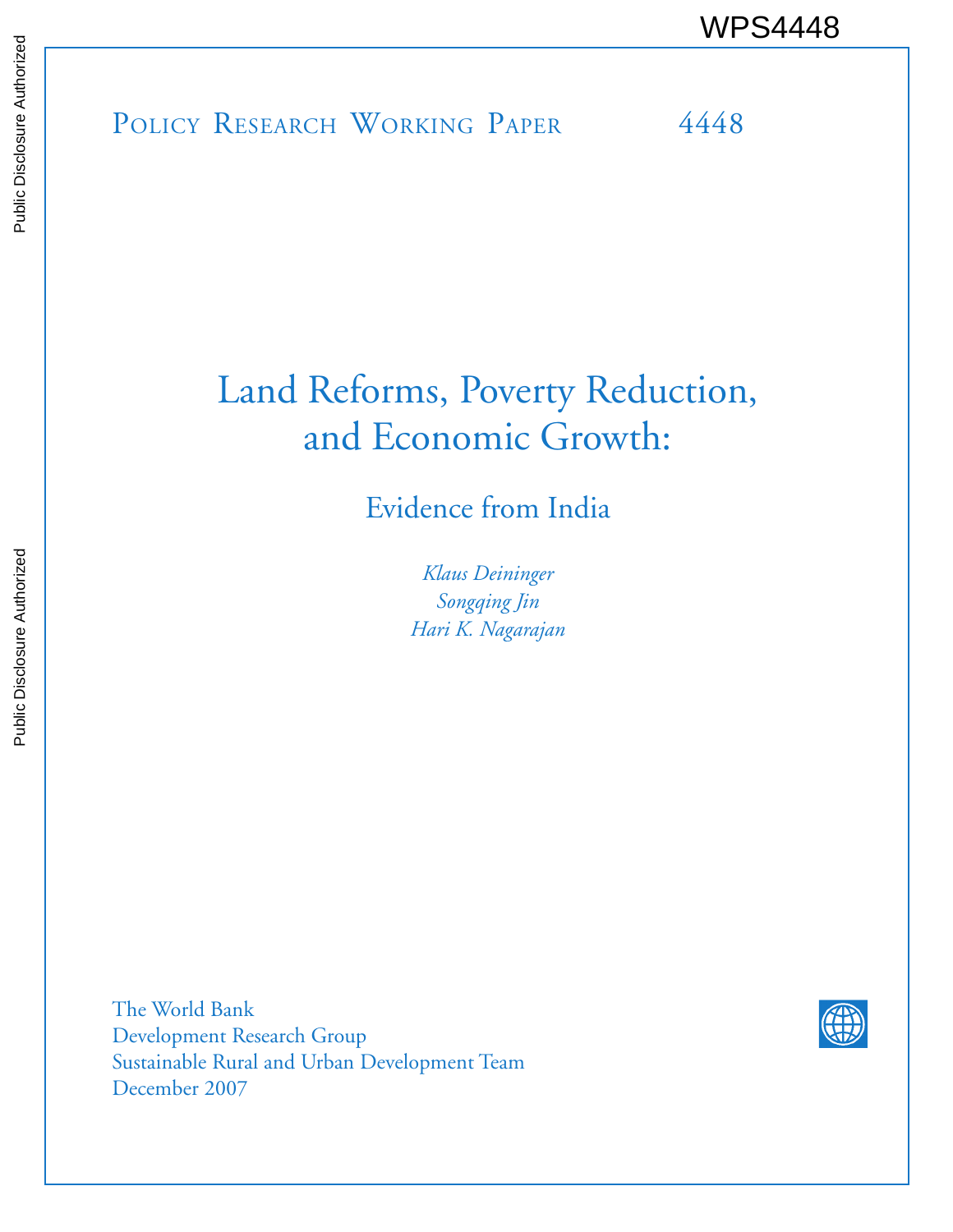POLICY RESEARCH WORKING PAPER 4448-

## **Abstract**

Recognition of the importance of institutions that provide security of property rights and relatively equal access to economic resources to a broad cross-section of society has renewed interest in the potential of asset redistribution, including land reforms. Empirical analysis of the impact of such policies is, however, scant and often contradictory. This paper uses panel household data from India, together with state-level variation in

the implementation of land reform, to address some of the deficiencies of earlier studies. The results suggest that land reform had a significant and positive impact on income growth and accumulation of human and physical capital. The paper draws policy implications, especially from the fact that the observed impact of land reform seems to have declined over time.

This paper—a product of the Sustainable Rural and Urban Development Team, Development Research Group—is part of a larger effort in the group to assess the impact of land policies. Policy Research Working Papers are also posted on the Web at http://econ.worldbank.org. The authors may be contacted at kdeininger@worldbank.org, jins@anr.msu.edu, and hknagarajan@ncaer.org.

*The Policy Research Working Paper Series disseminates the findings of work in progress to encourage the exchange of ideas about development issues. An objective of the series is to get the findings out quickly, even if the presentations are less than fully polished. The papers carry the names of the authors and should be cited accordingly. The findings, interpretations, and conclusions expressed in this paper are entirely those of the authors. They do not necessarily represent the views of the International Bank for Reconstruction and Development/World Bank and its affiliated organizations, or those of the Executive Directors of the World Bank or the governments they represent.*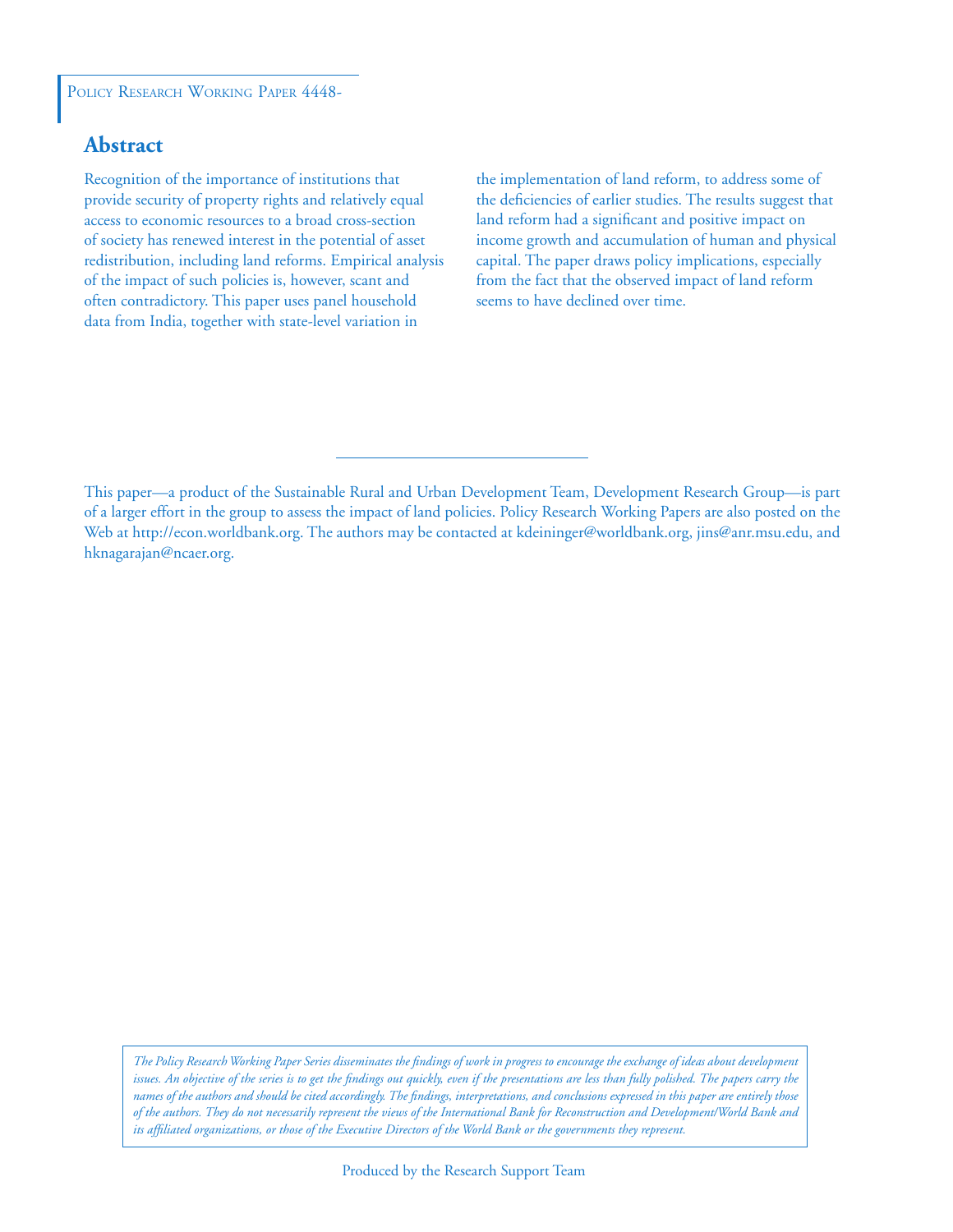## **Land Reforms, Poverty Reduction, and Economic Growth: Evidence from India**

Klaus Deininger<sup>1</sup>, Songqing Jin<sup>2\*</sup>, and Hari K. Nagarajan<sup>3</sup>

<sup>1</sup> World Bank, Washington DC, USA

<sup>2</sup> Michigan State University, East Lansing, Michigan, USA

<sup>3</sup> National Council for Applied Economic Research, New Delhi, India

\* Corresponding author, email [jins@msu.edu](mailto:jins@msu.edu). 213E Agricultural Hall, East Lansing, MI 48824, Tel 517 353 4522. We thank G. Feder, T. Hanstad, T. Haque, and two anonymous reviewers for detailed comments on earlier drafts. Financial support from the collaborative DFID-World Bank program on land policies and rural development is gratefully acknowledged. We thank Tim Besley and R. Burgess for providing us with access to their data on land reform legislation. The views expressed in this paper are those of the authors and do not necessarily reflect those of the World Bank, NCAER, or DFID.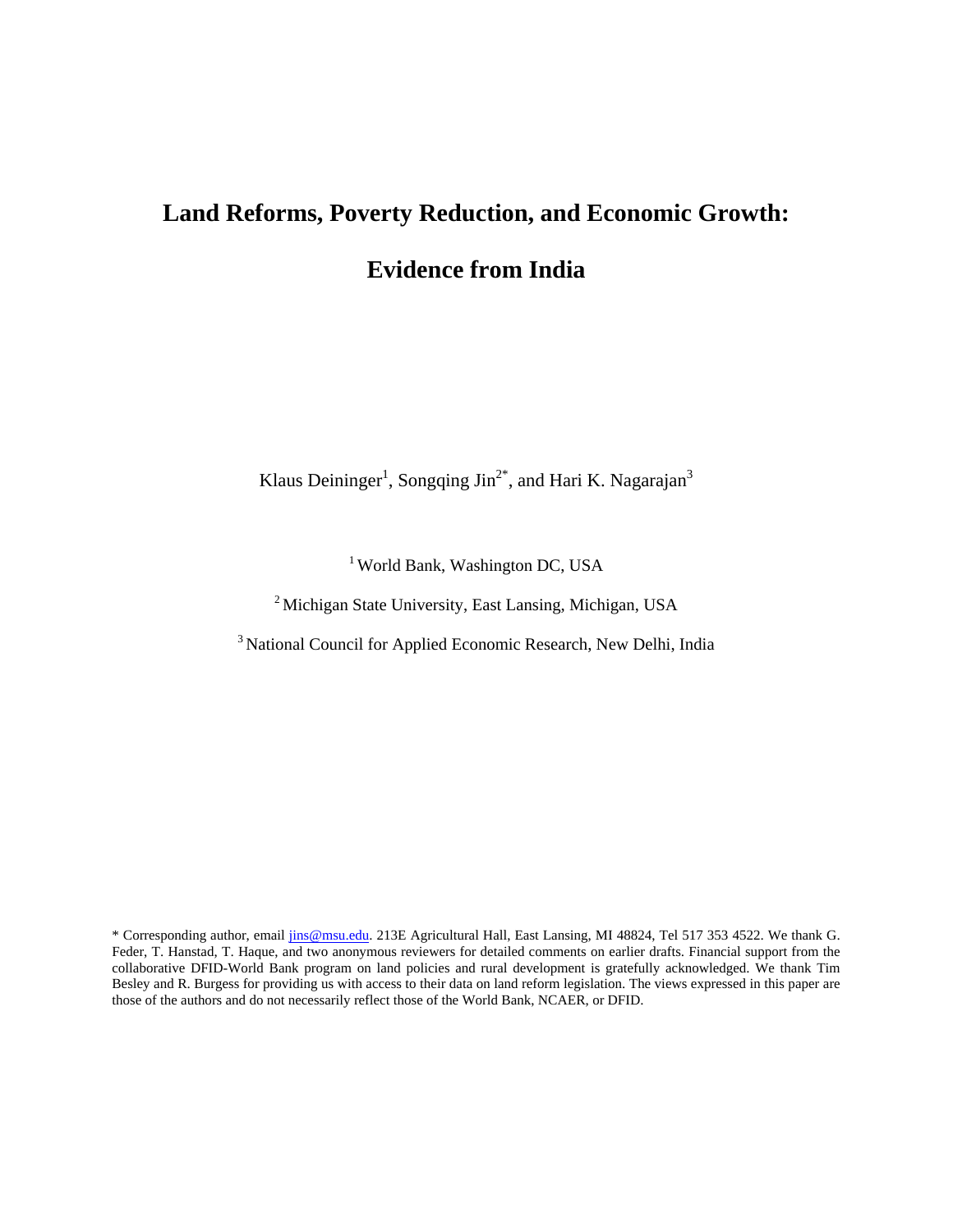#### **1. Introduction**

Evidence from cross-sectional regressions pointing towards a negative relationship between initial levels of inequality and subsequent growth in developing countries (Barro 2000, Vollrath 2007) is increasingly substantiated at the micro-level. Empirical studies have demonstrated the far-reaching and long-lasting implications of initial differences in land holding patterns on productivity, growth, and social articulation (Nugent and Robinson 2002, Banerjee and Iyer 2005) and a number of channels through which high levels of asset inequality may reduce growth have been identified in the literature. These include credit market imperfections in the presence of indivisible investments, e.g. in education (Galor and Zeira 1993, Aghion and Bolton 1997); wealth-induced limitations on households' ability to articulate their concerns in the political arena (Bourguignon and Verdier 2000); high inequality reducing local communities' willingness and ability to provide public goods that benefit all inhabitants (Cardenas 2003); and a link between inequality and destructive tensions and social strife that can directly and indirectly undermine the basis for economic growth (Conning and Robinson 2007). As a result, policy makers are increasingly aware that the way in which productive assets and the associated economic opportunities are distributed will have far-reaching implications for long-term development (Bardhan *et al.* 2000, World Bank 2005).

If high levels of inequality reduce growth, countries that have inherited a very unequal asset distribution may be able to realize considerable gains from redistribution of assets. This argument, together with evidence of a negative relationship between farm size and productivity, and considerations of social justice has historically formed the justification for a wide range of redistributive land reforms that aimed to create the basis for a more inclusive and sustainable pattern of development (de Janvry 1981, Binswanger *et al.* 1995). However, despite the importance of the issue, there is little systematic evidence to evaluate past experience and thereby provide specific guidance for policy (Deininger 2003).

In India, the social stratification imposed by a century-old caste system already significantly limits social mobility and landlessness has long been a key determinant of poverty and low social status. While a system of positive discrimination was put in place to provide equal opportunity for low caste households, large-scale programs to redistribute land to poor and landless rural wage laborers were initiated to deal with the latter. The fact that responsibility for implementing these programs was not with the center but with individual states creates a source of exogenous variation that can be used to assess their impact in a number of dimensions (Besley and Burgess 2000). As such reforms have been controversial politically and often difficult to implement, empirical evidence on their impact is of great interest to policy makers.

In this paper, we use a large household panel data set to make inferences on the impact of such reforms on income, expenditure, and accumulation of physical as well as human capital based on variation in land reform implementation and legislation at the state level. We go beyond the literature in a number of ways,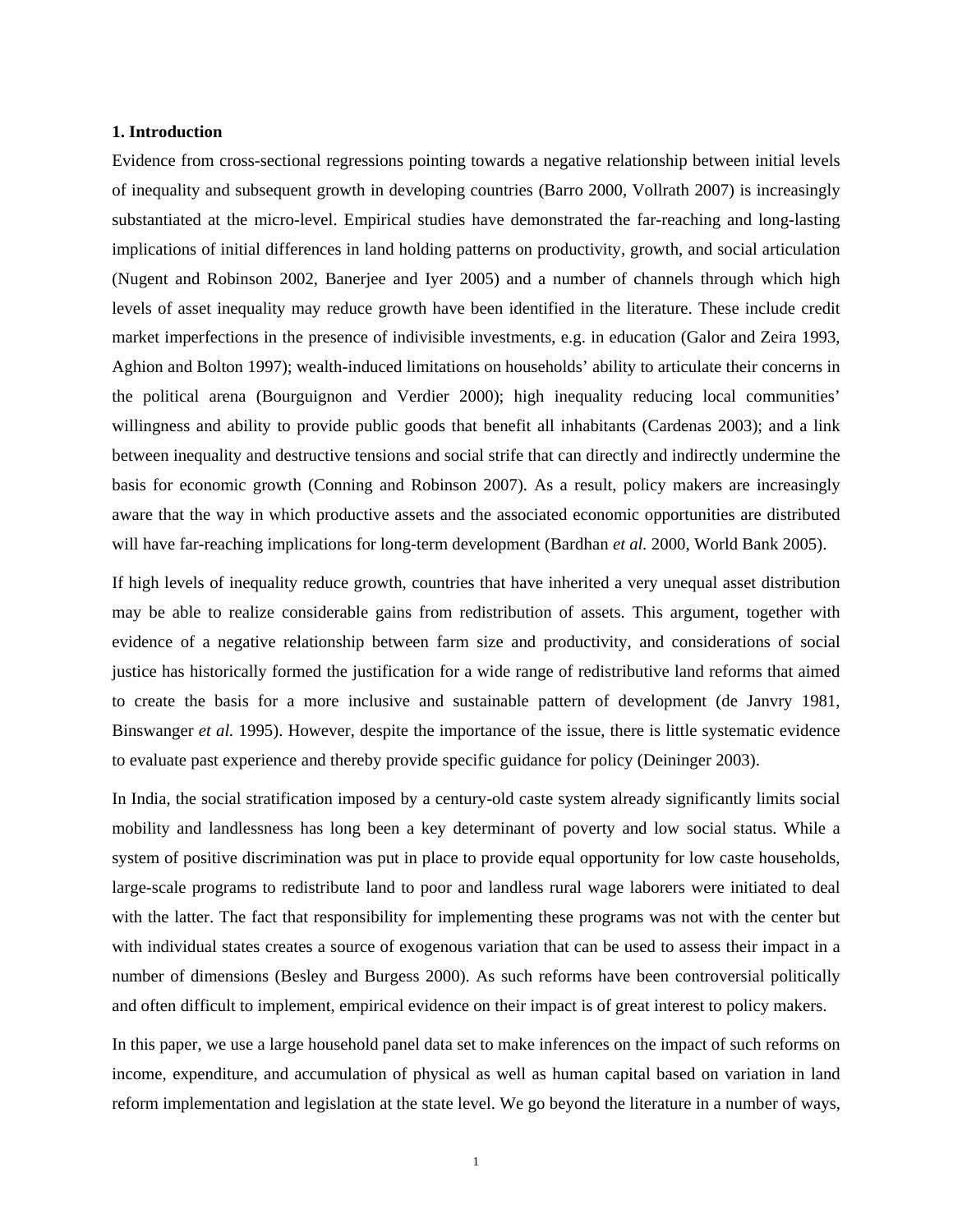namely by (i) assessing the long-term impact of reform on growth in monetary income and assets as well as the stock of human capital across generations; (ii) considering ceiling and tenancy reforms -the two main modalities of reform implementation- separately from each other; and (iii) exploring the extent to which reform impacts may change over time.

There are three main results. First, we find a robust positive impact of land reform on income, consumption and asset accumulation. Second, we find differences between tenancy and ceiling reforms both with respect to the magnitude of the estimated effects as well as their distribution among different groups. Finally, we find evidence of a decrease in the impact of reform initiatives over time, something that could be interpreted as implying that, in a dynamic environment and with exogenous constraints on the ability to implement reforms, even policies that have been successful and effective in the past will have to be periodically re-examined, and ways to ensure continued effectiveness explored in detail.

The paper is organized as follows. Section two provides context by putting the land reform debate into the broader framework of the debate on equality of opportunity and productivity of land use, describing the nature and extent of implementation of land reforms in India, and introducing our hypotheses and estimation strategy. Section three discusses data sources and descriptive evidence regarding household characteristics and differences in our outcome variables between states with high and low levels of reform effort. Econometric estimates of the impact of different types of land reform (tenancy and redistribution of ceiling surplus land) on growth and investment in physical and human capital are presented in section four. Section five concludes by drawing out implications for policy and future research.

#### **2. Background and relation to the literature**

This section reviews the rationale and level of land reform implementation -globally and in Indiahighlighting main types of land reform and the quantitative accomplishments under each of them. We use this as a basis to formulate hypotheses on the impact of different types of land reform and their evolution over time and to outline our strategy that will allow us to assess these empirically using the data at hand.

#### **2.1 Land reform in a global context**

A large body of empirical literature on agricultural production has shown that, due to the transaction costs involved in supervising hired labor (Carter 1984, Feder 1985, Eswaran and Kotwal 1985, Benjamin 1995), a farm structure based on owner-operated units is more efficient than one based on wage labor (Berry and Cline 1979, Binswanger *et al.* 1995). Although market mechanisms can, in principle, help to equalize the operational land distribution and thus maximize aggregate production, challenges remain. First, transaction costs and borrowing constraints may reduce the number of market transactions well below the optimum. Second, to the extent that transactions in rental and sales markets require transfers of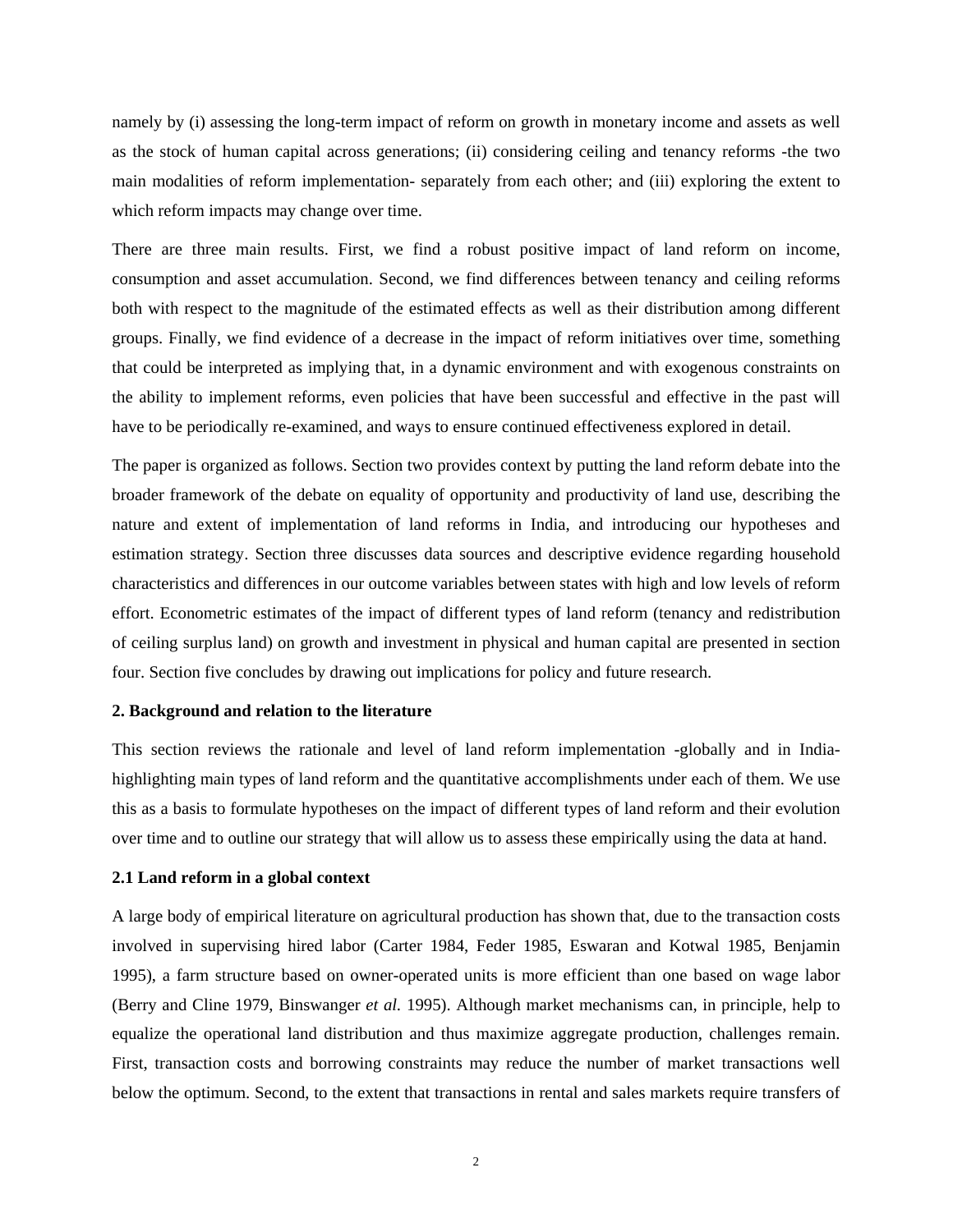resources among the parties involved even productivity-enhancing transactions may have undesirable distributional implications. At low levels of development, and especially with high inequality in the land ownership distribution, landlords may be able to reduce the benefits to tenants by exerting market power. At higher levels of development, speculative elements may cause a discrepancy between the market value of land and its underlying 'fundamental' value based on profits from agricultural production, thereby preventing movement of land to the most productive producers. Third, with imperfections in other markets, e.g. those for labor or credit, market transactions may not achieve first best outcomes in terms of production. As a result, government interventions that aim to provide the most productive producers with land access can have significant social and economic benefits (Chau 1998, Carter and Zimmerman 2000).

In addition to its potential to increase productivity, land reform can, through its possible effect on credit markets, also affect productive investment. It can have additional impacts by overcoming some of the negative consequences of a highly unequal distribution of asset ownership and economic opportunities. One frequently cited issue is that, with credit market imperfections, the poor may not be able to attain the level of indivisible investment in human or physical capital that would correspond to their innate ability (Galor and Zeira 1993, Gersbach and Siemers 2005). In such situations, exogenous increases of asset endowments can bring the level of investment closer to the social optimum and also be beneficial to the individuals concerned. A second possible reason is that limited access to economic resources is likely to translate into limited political influence, possibly giving rise to a vicious and self-perpetuating circle of high inequality, bad institutions, and low economic growth (Acemoglu *et al.* 2004). Also, a tendency towards segregation may affect communities' ability to supply local public goods and, to the extent that these are essential inputs into private production, trap the poor in an undesirable equilibrium (Durlauf 1996, Cardenas 2003). This can be pronounced in cases where what is produced are public "bads" such as violence, social unrest, and strife, which are associated with significant economic as well as social costs.<sup>[1](#page-5-0)</sup>

The potential productivity and social benefits from a more egalitarian distribution of land, often combined with arguments in favor of historical justice, have provided a justification for redistributive policies in many countries. The goal was to establish a foundation for an inclusive and broad-based pattern of economic development in some of the world's most unequal societies. The review of land reform episodes in table 1 illustrates that the magnitude of such efforts, in terms of the number of beneficiaries and the size of area redistributed, was enormous.<sup>[2](#page-5-1)</sup> Well-known land reforms in Japan, Korea, and Taiwan

 $\overline{a}$ 

<span id="page-5-0"></span><sup>&</sup>lt;sup>1</sup> For a theoretical underpinning for the relationship between distribution and provision of public goods, including social cohesion, see (Bardhan and Ghatak 1999). It has also been shown that, especially in rural environments where other markets are imperfect, such interventions can help improve their nutritional status, risk-bearing capacity, and investment incentives, in addition to enhancing their ability to access credit markets (Burgess 2001).<br><sup>2</sup> The purpose of this table is illustrative, to provide an indication of the orders of magnitude involved. Figures on area redistributed and number

<span id="page-5-1"></span>of beneficiary households are taken from the cited sources and percentages have been calculated by taking the total area of arable land (from FAO statistics) and the rural population divided by 5 (to obtain an estimate of the number of rural households).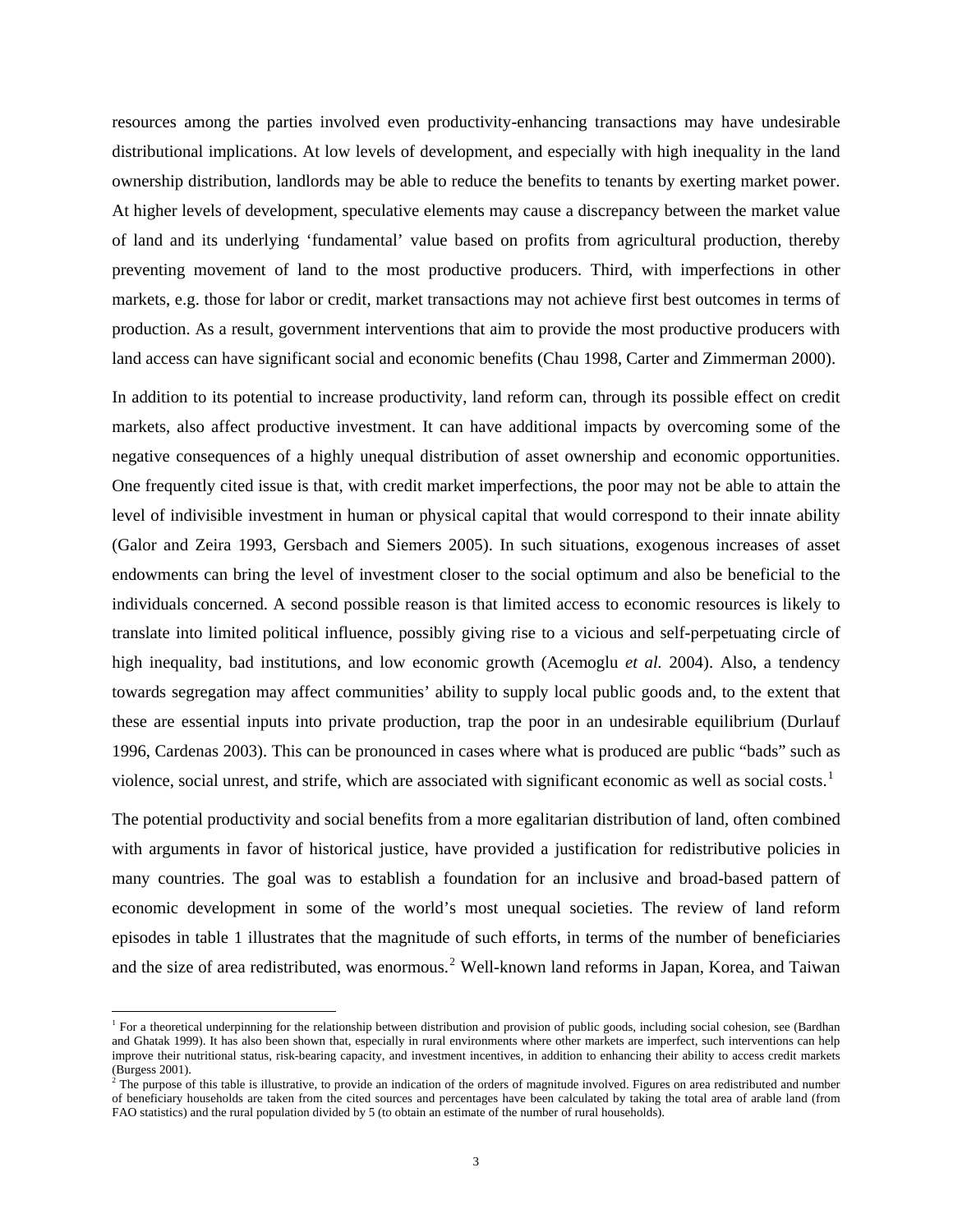at the end of World War II redistributed between 30% and 40% of the cultivated area, affecting about two thirds of rural households. Although they were drawn out over longer time periods, reforms in Bolivia, Nicaragua, Peru, and Mexico, affected sizeable portions of their countries' arable land endowment and benefited up to a third of the rural population.

Compared to the magnitude of these efforts, evidence on their effect is scant and often focused on outputs rather than impact based on a rigorous counterfactual. In Japan, Korea, and Taiwan, land reforms helped improve productivity and set the stage for an impressive increase in non-agricultural development (Jeon and Kim 2000). In the Philippines, early land reforms that benefited more than 0.5 million households and green revolution technology, improved household welfare (Otsuka 1991, Balisacan and Fuwa 2004) and increased investment and human capital accumulation (Deininger and Olinto 2001). Although quite effective, land reforms undertaken immediately after independence in some African countries, e.g. Kenya and Zimbabwe (Scott 1976, Gunning and et al 2000, Deininger *et al.* 2004) were often abandoned for political reasons (Kinsey and Binswanger 1993). In Latin America, reforms distributed comparatively large amounts of land (Barraclough 1970, Eckstein and Horton 1978, Jarvis 1989) but often failed to improve productivity and were insufficient to help overcome deep-rooted structural inequalities (de Janvry and Sadoulet 1989). Following a relative decline of interest in the topic during the late 1970s, it received renewed attention recently,<sup>[3](#page-6-0)</sup> partly due to the fact that, even if accompanied by high levels of growth, macro-economic reforms in countries characterized by high land inequality often failed to narrow the gap between the rich and the poor. More importantly, the task which the original reforms set out to accomplish remains in many respects unfinished (Lipton 1993). Together with a strong political appeal of land redistribution, this has recently prompted countries as diverse as Brazil, Bolivia, South Africa, the Philippines, Venezuela, and Zimbabwe to renew their land reform efforts.

#### **2.2 Land reform implementation in India**

 $\overline{a}$ 

In India, land reform, implementation of which is the responsibility of individual states, has occupied a central stage in the policy debate for long time, given inequality in the distribution of productive assets, especially land, which the country inherited from its colonial masters. Reforms had three main elements (Mearns 1999), namely (i) abolition of intermediaries (*zamindars*) shortly after independence; (ii) tenancy laws to increase tenure security by sitting tenants by registering them and often imposing restrictions on the amount of rent they had to pay or the scope for new rental transactions;<sup>[4](#page-6-1)</sup> (iii) ceiling laws that provided a basis for expropriating land held by any given owner in excess of a state-specific ceiling and

<span id="page-6-0"></span><sup>&</sup>lt;sup>3</sup> For recent contributions on land reform see (Boyce *et al.* 1998, Bandiera 2003, Bobrow-Strain 2004, Borras, Jr. 2005, Bradstock 2005, Eastwood et al. 2006).

<span id="page-6-1"></span><sup>&</sup>lt;sup>4</sup> Many states combined legislation to improve the situation of tenants with either a complete prohibition of land leasing or provisions to provide tenants who had been on the land for some time with very strong property rights, something that is likely to have limited new supply of land to the rental market (Deininger *et al.* 2007).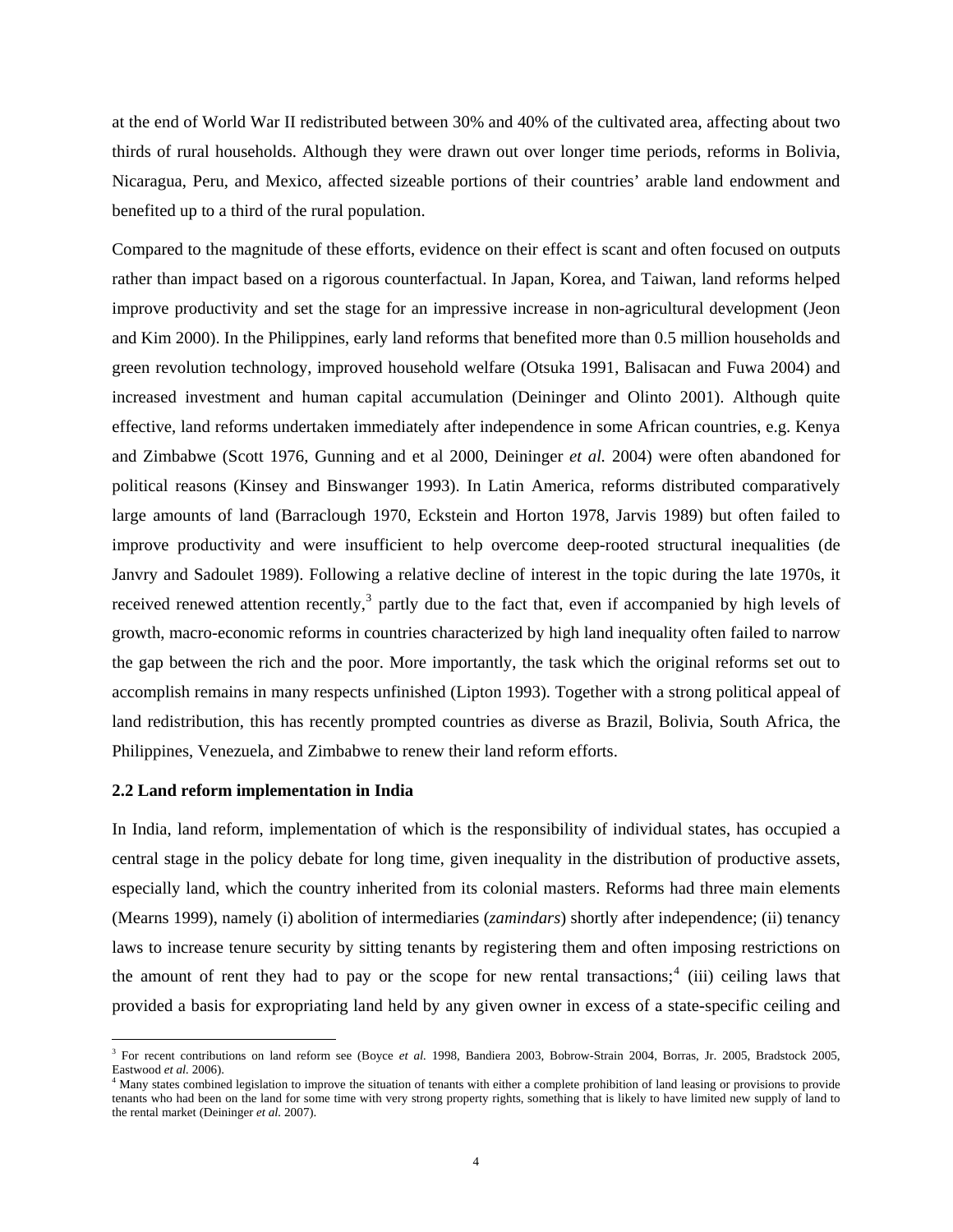subsequently transferring it to poor farmers or landless agricultural workers. While the first of these is considered to have been highly successful, progress on the remainder was initially very slow, accelerating only during the 1970s and slowing down again in the 1980s. Still, both types of intervention resulted in the transfer of rights to almost 10 mn hectares of land, an area more than three times what was involved in the well-known land reforms of Japan, Korea, and Taiwan together (King 1977). With the exception of few states, the political commitment to implement reforms was limited and sometimes outcomes were counter to what had been desired, as with large-scale tenant evictions to prevent them from gaining more permanent land rights in anticipation of tenancy laws (Appu 1997).

Table 2 provides summary statistics for the level of land reform implementation, measured as the share of rural population who received land through tenancy reform, the area transferred as a result of ceiling legislation, or the number of ceiling laws, by state based on a summary report that draws together official data from various annual reports by the Ministry of Agriculture (Kaushik 2005). Over and above the large amounts of land affected by *zamindari* abolition and private initiatives such as donations of land under the Bhoodan movement,<sup>[5](#page-7-0)</sup> direct land distribution affected about 2.5 mn hectares under programs to redistribute of ceiling surplus land, and 7.35 mn hectares under tenancy reform, implying a direct transfer of 5.45% of the area to about 5.35% of the agricultural population for the country as a whole. Comparing this to what has been involved in other land reforms internationally illustrates the size of India's land reform.<sup>[6](#page-7-1)</sup> Ceiling and tenancy laws together resulted in the redistribution of about 10% of arable land, about the level of the Philippines, Brazil, or Zimbabwe before 2000, but below Asian countries such as Japan, Korea, and Taiwan (33.3%, 27.3%, and 26.9%) or even El Salvador, Bolivia, and Mexico (27.9%, 32.3%, and 13.5%). In terms of the share of rural households benefiting, India's accomplishment is at the lower end of the scale; while it exceeds what has been accomplished in the pre-1994 period in Kenya, Zimbabwe, and Brazil (1.6%, 3.1%, and 5.4% of the rural population, respectively), it remains considerably below other Asian countries such as the Philippines (24%), Japan (60.9%), and Taiwan (62.5%) or Latin American ones such as Mexico (67.5%), Bolivia (47.5%), and El Salvador (16.8%).

Comparing the share of beneficiary households to that of the area transferred points towards considerable variation across states. In some cases, e.g. Kerala or West Bengal, 12.5% and 10.8% of the population benefited from transfer of 8.5% and 6.4% of the land area, respectively, plot sizes for land transferred remained considerable below the state average. While some states (e.g. Gujarat or Tamil Nadu) provided beneficiaries with plots of about average size, in most of the states the fact that the share of beneficiaries

 $\overline{a}$ 

<span id="page-7-0"></span> $5$  The amount of land donated voluntarily and distributed under the Bhoodan movement amounted to 0,7 mn ha by 2004, with focus on Bihar, Orissa, and Uttar Pradesh(Government of India 2006a). While some of these donations may have been motivated by a desire to avoid being affected by ceiling laws, we subsume all of these under the indirect effects of legal measures.<br><sup>6</sup> Note that the two measures considered here, i.e. tenancy reform and distribution of above-ceiling land, are in addition to

<span id="page-7-1"></span>through *zamindari* abolition.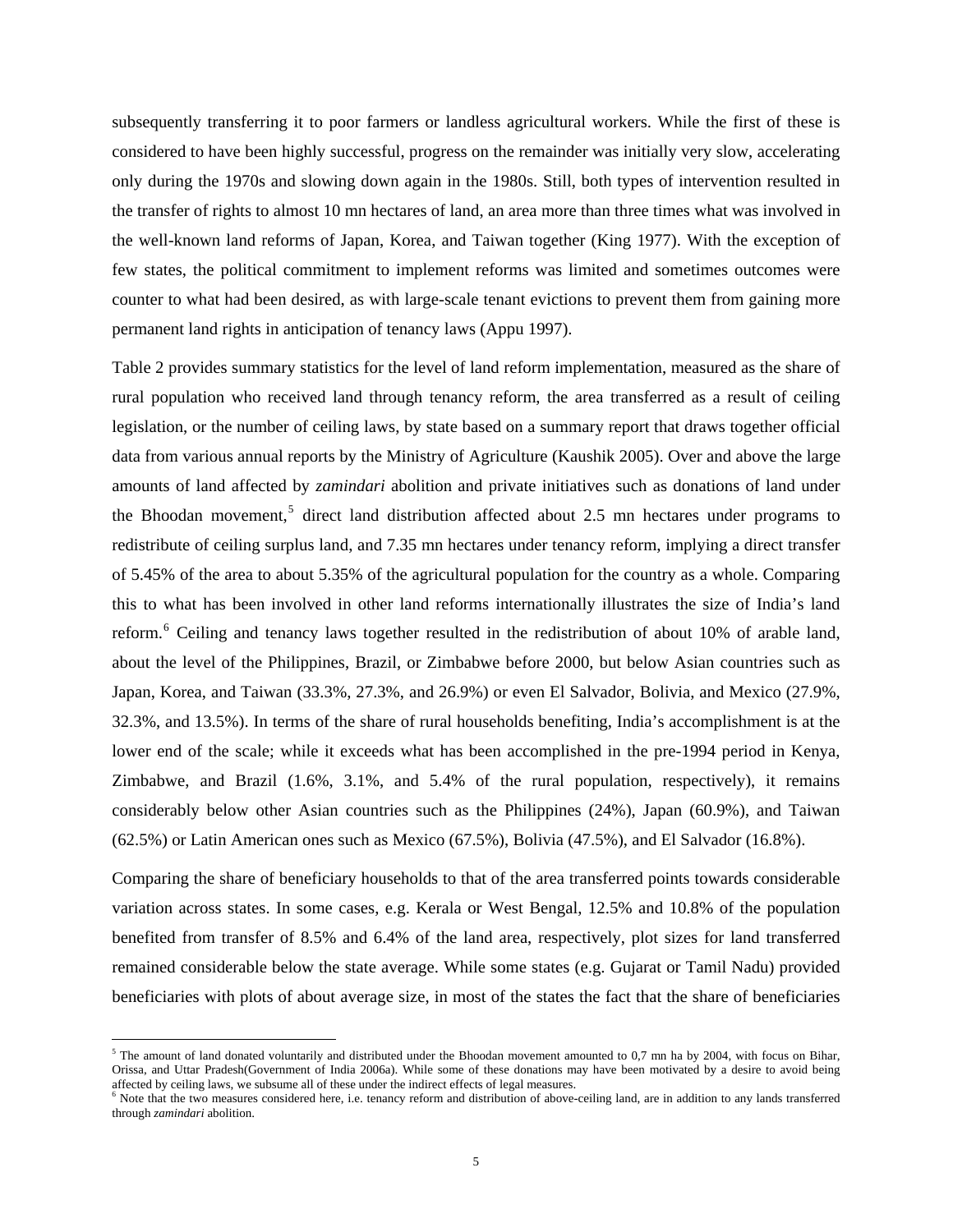remains significantly below the area share points towards transfer of above-average plot sizes, as in Maharashtra (27% of area distributed to 10.7% of population), Karnataka (15.4% and 5.3%), AP and MP (3.5% and 2.2% to 0.75% and 0.61% of population, respectively).

With 4.4% and 2.3%, the share of area redistributed overall or share of households benefiting from ceiling laws has been below the figures for tenancy reform. Although some states such as Rajasthan, UP, Bihar, and AP transferred more land (6.6%, 5.8%, 4.4%, and 8.3%) under ceiling legislation than through tenancy reform, results seem to have been biased towards transfer of above-average sized plots of land, suggesting that even where it was possible to acquire above ceiling land by the state, overcoming political pressures in the distribution of such land may have been difficult. In West Bengal, on the other hand, a state that ranks at or near the top for both measures and that counts with a formidable level of grassrootslevel organization, land reform land appears to have been transferred in a very pro-poor fashion.

For the country as a whole, an average of 2.1 land reform laws had been passed per state with the mean law being about 13 years old in 1999. Despite the fact that the highest number of laws was passed in West Bengal where reform-induced transfers were also highest, the correlation between number of laws and the share of area transferred through or of rural households benefiting from reform is, with 0.28, low throughout. This supports the notion that legal provisions alone did not automatically translate into action on the ground, consistent with arguments that there is no *a-priori* reason to expect a positive link between passage of laws -which could be a result of an objective need for land reform and political mobilization or even lack of actual progress- and their actual implementation. In fact, in a number of states, high levels of legal activity appear to have been used to deflect attention from lack of progress on the ground.

While not differentiated in the table, a detailed look at the time dimension of reform measures allows a number of conclusions (Kaushik 2005): After a spurt of land transfers in the 1970s and 1980s, progress has slowed down considerably; in fact between 1995/96 and 2003/04, i.e. for almost a decade, progress in awarding land rights to tenants had come to a complete standstill; the increment in ceiling surplus land transferred during the period amounted to only 10,800 hectares. The latter represents about one-tenth of the land declared ceiling surplus, with the remainder being tied up in litigation. This suggests that, unless there are significant changes in the overall parameters, progress in achieving further redistribution of ceiling land could be slow -it would take almost 90 years to dispose of remaining ceiling surplus cases if the current pace is maintained- but also that, by clogging up the court system and preventing it from quickly dispensing justice in other urgent matters, the ceiling legislation may impose external effects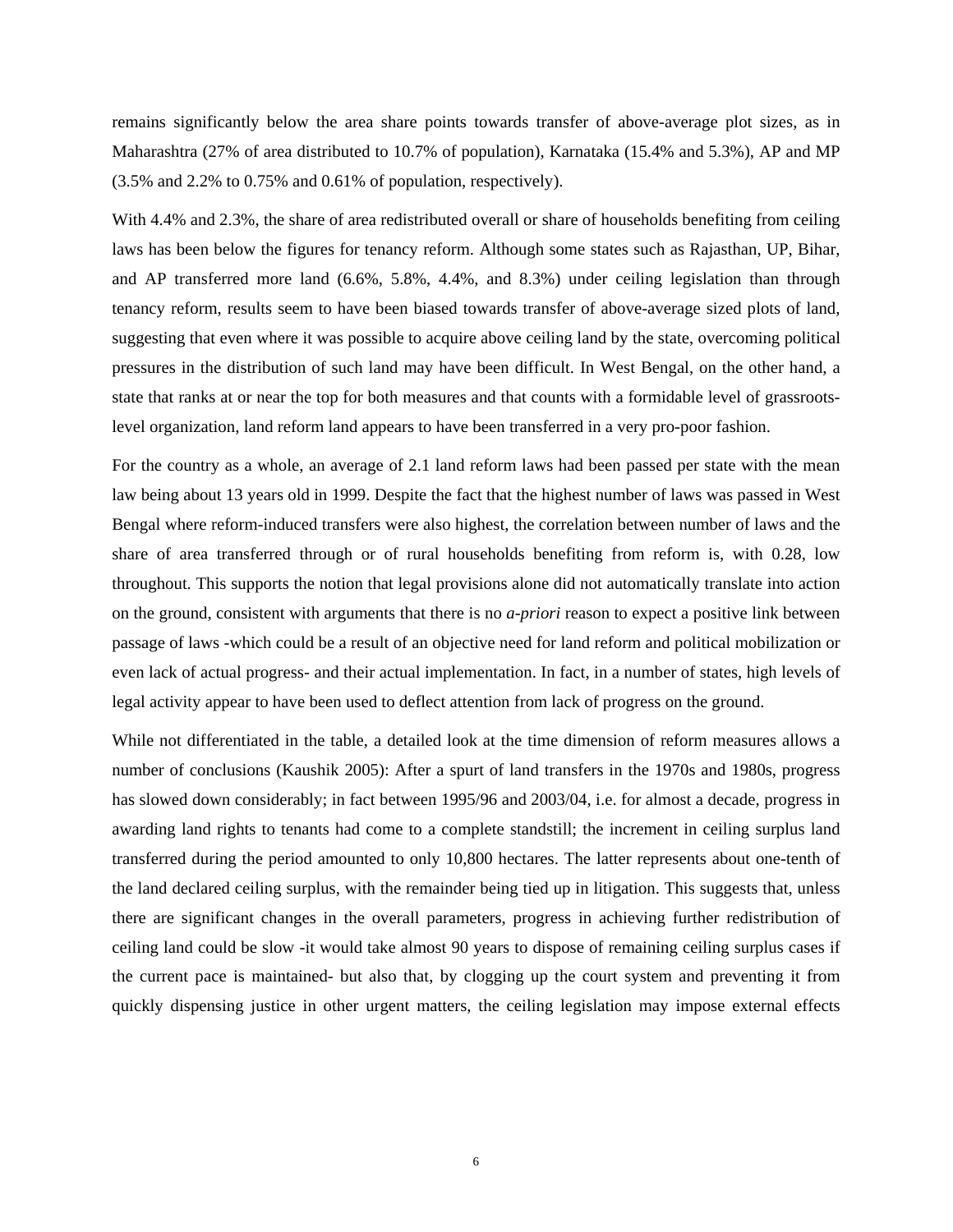beyond land rental markets (Moog 199[7](#page-9-0)).<sup>7</sup> While broader changes in the legal framework could make much additional land available, they do not seem to be too likely in the current political environment.

Despite considerable interest in the topic at the policy level and a large literature documenting the way land reforms were put in practice at the state level (Yugandhar 1996, Thangaraj 2004), attempts to quantitatively assess their economic impacts at a national scale are surprisingly scant. One study finds that the number of identifiable land reform laws across states is positively related to the extent of poverty reduction but not agricultural productivity (Besley and Burgess 2000). While this could be used to make the case for land reform as a redistributive measure, e.g. through a wage effect, use of a measure only weakly linked to implementation of reforms is a shortcoming. Studies using data on implementation have only been conducted in individual states, mainly West Bengal. District level data point towards a positive impact of land reform on productivity (Banerjee *et al.* 2002), a finding that receives support from household level evidence taking into account other political factors (Bardhan and Mookherjee 2006). However, as the policy environment in West Bengal is likely to be uniquely conducive to land reform, a national assessment of land reform impact based on actual implementation would be very desirable in view of the continued relevance of the topic in India's policy debate (Government of India 2006b).

#### **2.3 Hypotheses on land reform impact**

 $\overline{a}$ 

To provide the basis for our empirical investigation of the impact of tenancy reforms and redistribution of above-ceiling land as the key elements of land reform in India, we formulate hypotheses concerning the impact of such reform on productivity, equity, and investment in the short- and long term, respectively. The above discussion highlights the importance of recognizing that, over and above the direct distribution of land through public sector action, the existence of land reform legislation can have an important indirect effect by encouraging land owners to transfer their land to avoid being subjected to redistributive action and thus be more incentive compatible in the long run (Eastwood *et al.* 2008). In fact, the amount of direct government effort involved in the two main types of reform is quite different. Although tenancy reform will need some intervention, mainly to disseminate information and reduce the transaction cost of registering tenants in the field, implementing ceiling legislation requires higher levels of government effort. In addition to identification of 'above ceiling land', it involves appropriation of land by the state and, provided no litigation ensues, its subsequent redistribution. On the other hand, while indirect effects of tenancy reform, if any, are expected to be negative through a reduction of supply of land to the market (Deininger *et al.* 2007), indirect effects of ceiling legislation could be quite large. Indeed, in the case of

<span id="page-9-0"></span> $<sup>7</sup>$  Two main reasons for court cases are contestation by landlords and instances where beneficiaries were allocated land but were either unable to</sup> establish effective possession or were subsequently evicted. A field survey to explore this issue in Andhra Pradesh pointed to at least 20% of beneficiaries who were not able to access the property they had received although the number of those who are able to file court cases calling for their (re)instatement is much more limited.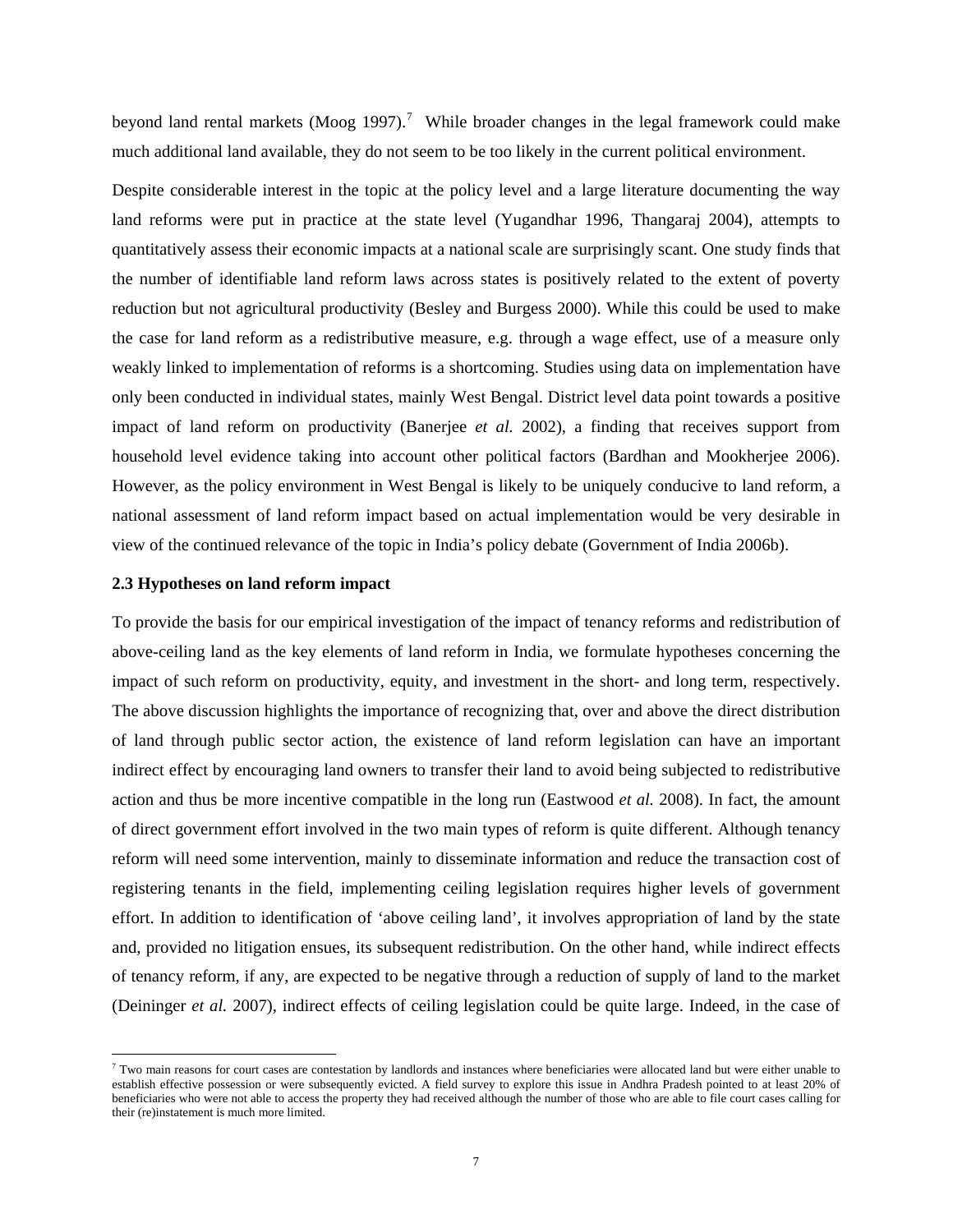West Bengal where, market transactions transferred more land than was acquired and redistributed as above-ceiling land by government (Bardhan and Mookherjee 2006).

*Hypothesis 1:* Tenancy reform reduces tenants' probability of being evicted and often also increases the share of output received by them. Through these mechanisms, and disregarding possible supply response by landowners in repossessing or curtailing land rentals,<sup>[8](#page-10-0)</sup> it will have a positive impact on investment but a more ambiguous short-term effect on productivity (Banerjee *et al.* 2002). The productivity-impact of an increased output share will be unambiguously positive. By contrast, an exogenous decrease in the eviction probability can, if the threat of eviction had been used as an enforcement device, reduce productivity (Banerjee and Ghatak 2004). The net effect of tenancy reform on productivity in the short term will thus be ambiguous and depend among others on the shape of tenants' utility function and the nature of reform measures. As it also transfers wealth, tenancy reform that benefits producers who had earlier been prevented from making such investments due to credit constraints will increase the level of land-related investment, thus having a positive long term impact on productivity.

*Hypothesis 2:* Distribution of above-ceiling land entails two effects on farm output: a productivity- and an investment-effect. If there is a negative relationship between farm size and total factor productivity, any transfer of land from large wage-labor dependent units to owner-operated farms will increase productivity. Second, if it targets the poor whose level of investment had previously been constrained by credit market imperfections and if the asset transfer involved in ceiling law implementation is large enough to allow them to access credit markets and/or make indivisible investments, transfer of aboveceiling land will have an impact on investment in physical or human capital (Gersbach and Siemers 2005)

*Hypothesis 3:* There are three reasons to expect a decrease over time in the impact of land reform legislation. First, assuming that there is a fixed amount of land available for redistribution, administrators will have an incentive to tackle easy cases first, implying that over time the speed of implementation may slow and the unit cost of additional implementation will rise. Second, legislation mandating involuntary land transfers will have negative side-effects, the severity of which will increase over time. An effect that has been widely documented as an immediate consequence of tenancy reforms is tenant eviction and adoption of wage-labor based self-cultivation, fallowing, or a more capital intensive model of operation (Appu 1997). In other contexts, this has been shown to lead to lower levels of productivity while at the same time also reducing equity (Rezende 2005). Also, artificial subdivision of land holdings has been reported to lead to conflicts, sub-optimal patterns of land utilization, and limited investment (Haque 2001), despite its potential to reduce land concentration. Finally, and most importantly, to eliminate the risk of being affected by tenancy reforms, large land owners will stop renting out, thus reducing supply of

<span id="page-10-0"></span><sup>&</sup>lt;sup>8</sup> In some cases, e.g. West Bengal, tenancy protection was combined with effectively implemented anti-eviction legislation.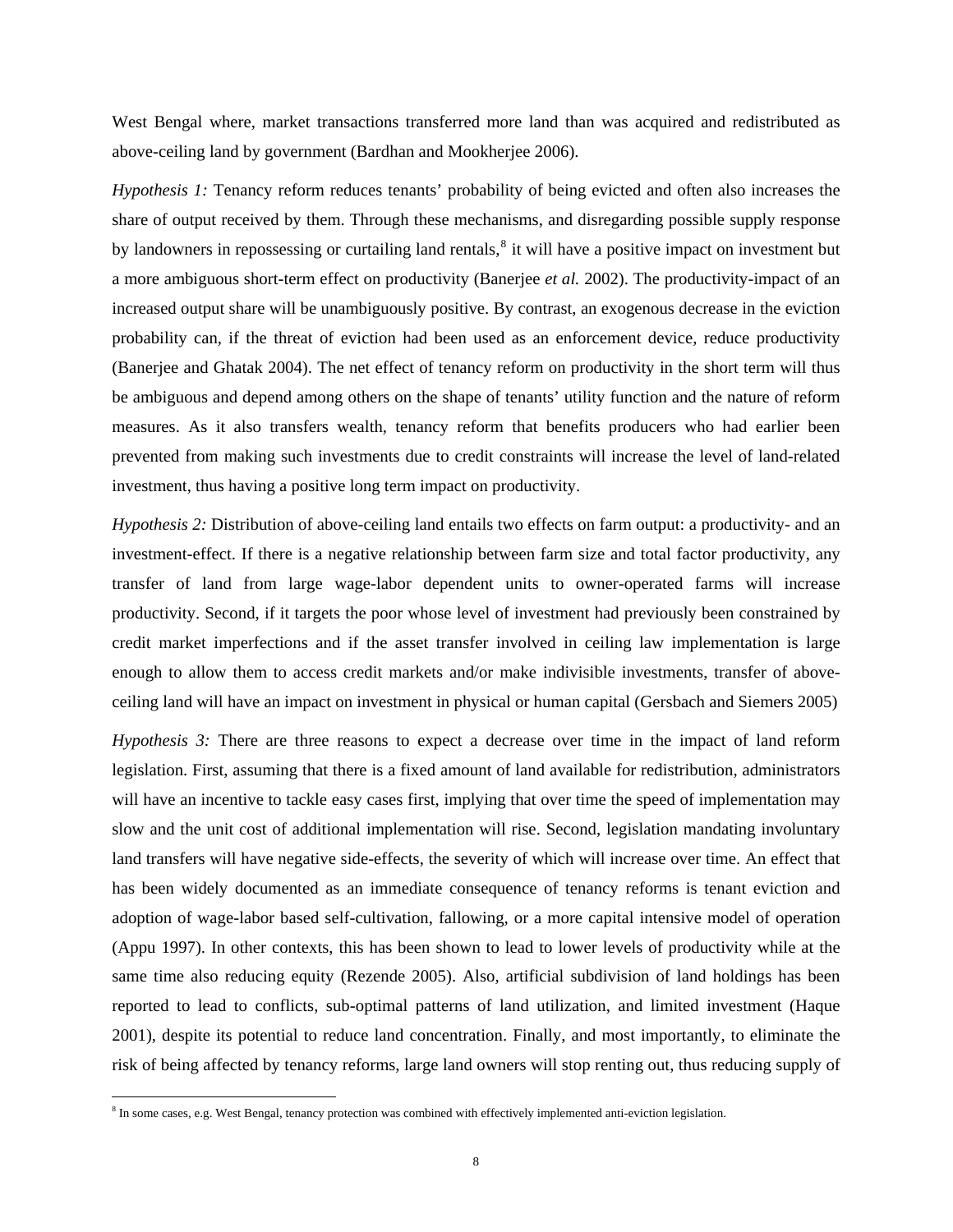land available for cultivation by small producers and often decreasing productivity. Ceiling restrictions, especially if they apply to institutions as well as individuals, will affect the ability to use land as collateral more broadly and thus can reduce credit access for the entire agricultural sector and lead to under-investment in rural areas more generally (Fabella 2003).<sup>[9](#page-11-0)</sup> Third, while the asset-transfer implied in land reform will lead to an immediate increase in beneficiaries' propensity to invest, this positive effect may be counterbalanced by the fact that the land transferred through land reform is often subject to restrictions on transferability through rental or sale. In particular, land that can not sold is of little use as collateral to overcome credit market imperfections (Guinnane and Miller 1997). Restrictions on rental market transfers of land reform will not only reduce incentives for land-related investment but may also lead to allocative inefficiency as former tenants -or their offspring- are no longer able or interested to make the most productive use of the land. The severity of all of these inefficiencies would be expected to increase over time and be most pronounced for tenancy reform where continuation of landlords' residual rights adds to tenure insecurity. Thus, even though available data do not allow us to disentangle cause and effect more specifically, we expect impacts of land reform legislation or implementation to decrease over time.

#### **3. Data and estimation strategy**

Use of a nation-wide survey provides us with household level information on income, consumption, and accumulation of human and physical capital assets that can be combined with administrative data on land reform implementation. While having a panel of households allows us to construct measures of changes in key variables such as income and assets, it requires use of weights and attention to attrition. This section describes the data and uses descriptive statistics to identify trends at state and regional levels.

#### **3.1 Household characteristics**

 $\overline{a}$ 

The household-level data used in our analysis are from two rounds of the  $ARIS/REDS<sup>10</sup>$  $ARIS/REDS<sup>10</sup>$  $ARIS/REDS<sup>10</sup>$  survey conducted by India's National Council for Applied Economic Research (NCAER) in 1982 and 1999, respectively. This survey builds on a set of households who were first interviewed in 1968-71 to evaluate the impact of an agricultural development program covering more advantaged areas in all of India's major states. Even though the first round sample, which is stratified by farm size and wealth class, was limited to project areas, coverage of the survey was significantly expanded in 1982 to make it more representative at the national level and expanding the sample to slightly less than 5,000 households (Foster and Rosenzweig 1996). The 1999 sample contains all of the households included in 1982 and replacements for households who were no longer present. If the original household had split, all of the households

<span id="page-11-0"></span> $9$  Legislators have often attempted to exempt land that is productively used. As few landlords would agree that their land is not used effectively, these have often undermined efforts for quick redistribution and given rise to protracted legal battles or made for highly discretionary ways of implementation.

<span id="page-11-1"></span><sup>&</sup>lt;sup>10</sup> ARIS is the acronym for 'Additional Rural Income Survey' whereas REDS stands for 'Rural Economic and Demographic Survey'.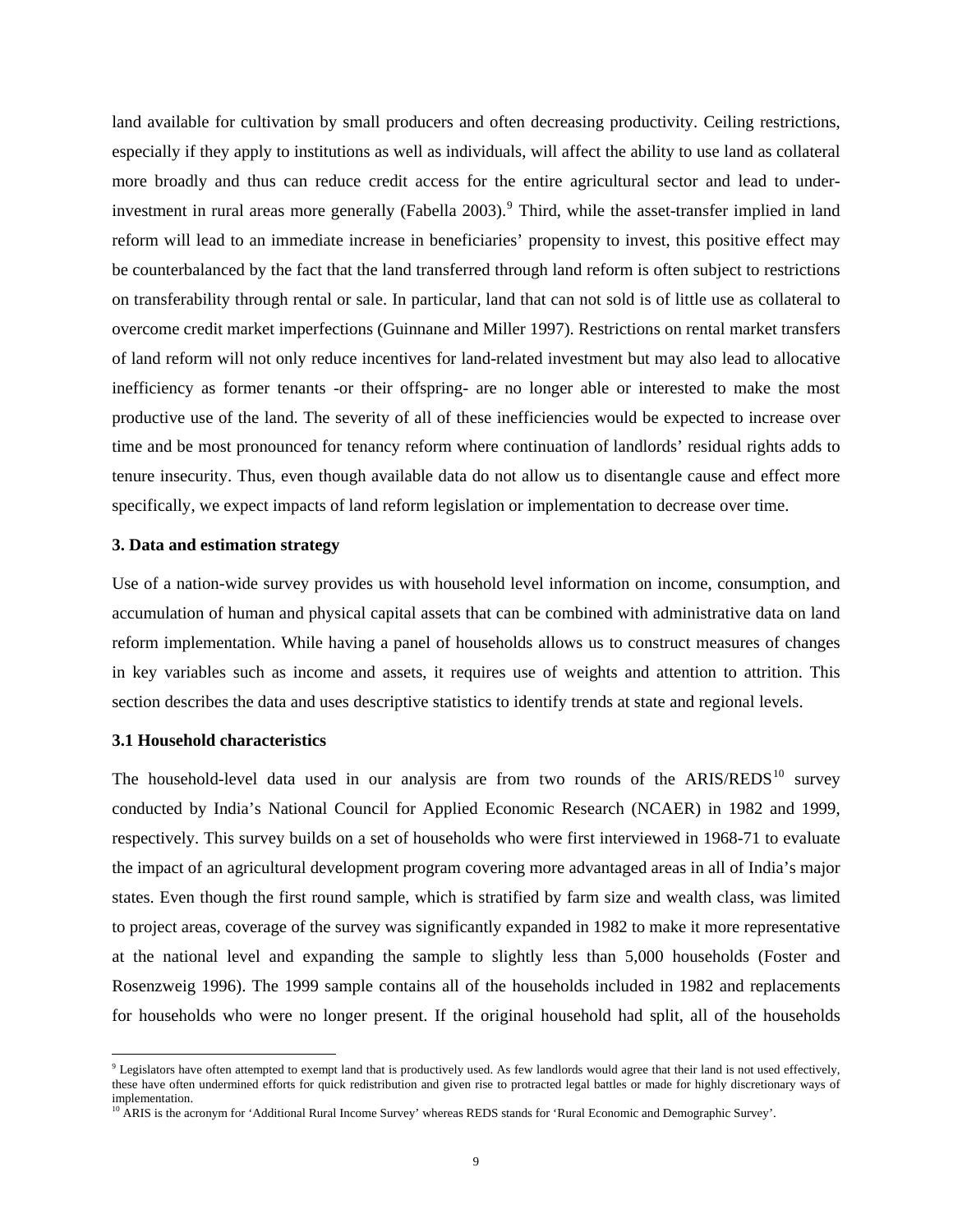belonging to the same dynasty in the original village plus a sub-sample of successor households outside the village were interviewed, bringing the total to about 7,500 households (Foster and Rosenzweig 2004).

As the original survey was stratified by income to over-sample high- and medium-income households, making figures representative of the total population will require use of sample weights for the respective period which are used in table 3. The listing for a 2006 follow-up round that has just been completed provides a basis to check this empirically. We can not reject the hypothesis that means for all key listing variables in 2006 are the same for the 1982 and the 1999 samples, i.e. that attrition between the two periods was random, we use 1982 weights throughout.<sup>[11](#page-12-0)</sup> Moreover, as regressions are based on the subset of about 4,000 panel households (in 1982) with at least one entry in both survey rounds,<sup>[12](#page-12-1)</sup> checking for non-random attrition will be critical to ensure validity of the analysis, especially as the number of households who dropped out is large. Tests suggest that, while there are few significant differences in most variables, attrition is higher among the landless than the rest of the population.<sup>[13](#page-12-2)</sup> To assess whether this implies that attrition bias is present in our sample and how this may affect results, we apply standard procedures to test -and correct if needed- for attrition bias in a way similar to truncation bias as will be discussed in more detail below.

Table 3 reports descriptive statistics for the sample overall and by the country's four main regions in both periods.[14](#page-12-3) We note that there has been a marked increase in educational attainment, as illustrated by the fact that the share of household heads with at least primary schooling completed increased from about 23% in 1982 to 49% in 1999 with the South consistently above the rest. At the same time, population growth in the sample led to a decline in the average land endowment, from 2.1 hectares in 1982 to 1.5 hectares in 1999, and an increase in landlessness, from 26% to 35%. The size of the average household remains the same , around 6.0, with about 3.7 in the 14 to 60 age category, 0.2 compared to 0.4 aged above 60, and 2.1 compared to 1.8 below the age of 14. The share of female headed households remains, with 6.8%, almost the same, though female headship is more pronounced in the South than elsewhere.

Survey data point towards an annual increase of per capita income of 3.02% for the sample during the period under concern. This masks pronounced differences across regions with the South where the larger proportion of heads attained primary or above education having caught up and even replaced the North as the region with the highest income in the second period. Use of the information from the listing allows us

 $\overline{a}$ 

<span id="page-12-0"></span><sup>&</sup>lt;sup>11</sup> This is true for virtually all the variables included in the listing, in particular caste, household size, number of earners, the head's age and educational status, access to irrigated and non-irrigated land, and agg

<span id="page-12-2"></span><span id="page-12-1"></span><sup>&</sup>lt;sup>13</sup> While means for most of the key characteristics (per capita income and expenditure, head's age, level of education, value and composition of assets, land endowments, and main economic activity) are not significantly different or very close between households who dropped out and those who remained in the sample, panel households are smaller (6.0 vs. 7.1) and less likely to be landless (33% vs. 19%).<br><sup>14</sup> We group states into four regions as follows: The North includes the states of Haryana, Himach

<span id="page-12-3"></span>includes Gujarat, Maharashtra, Madhya Pradesh, and Rajasthan; the East includes Assam, Bihar, Orissa, and West Bengal; and the South includes Andhra Pradesh, Karnataka, Kerala, and Tamil Nadu.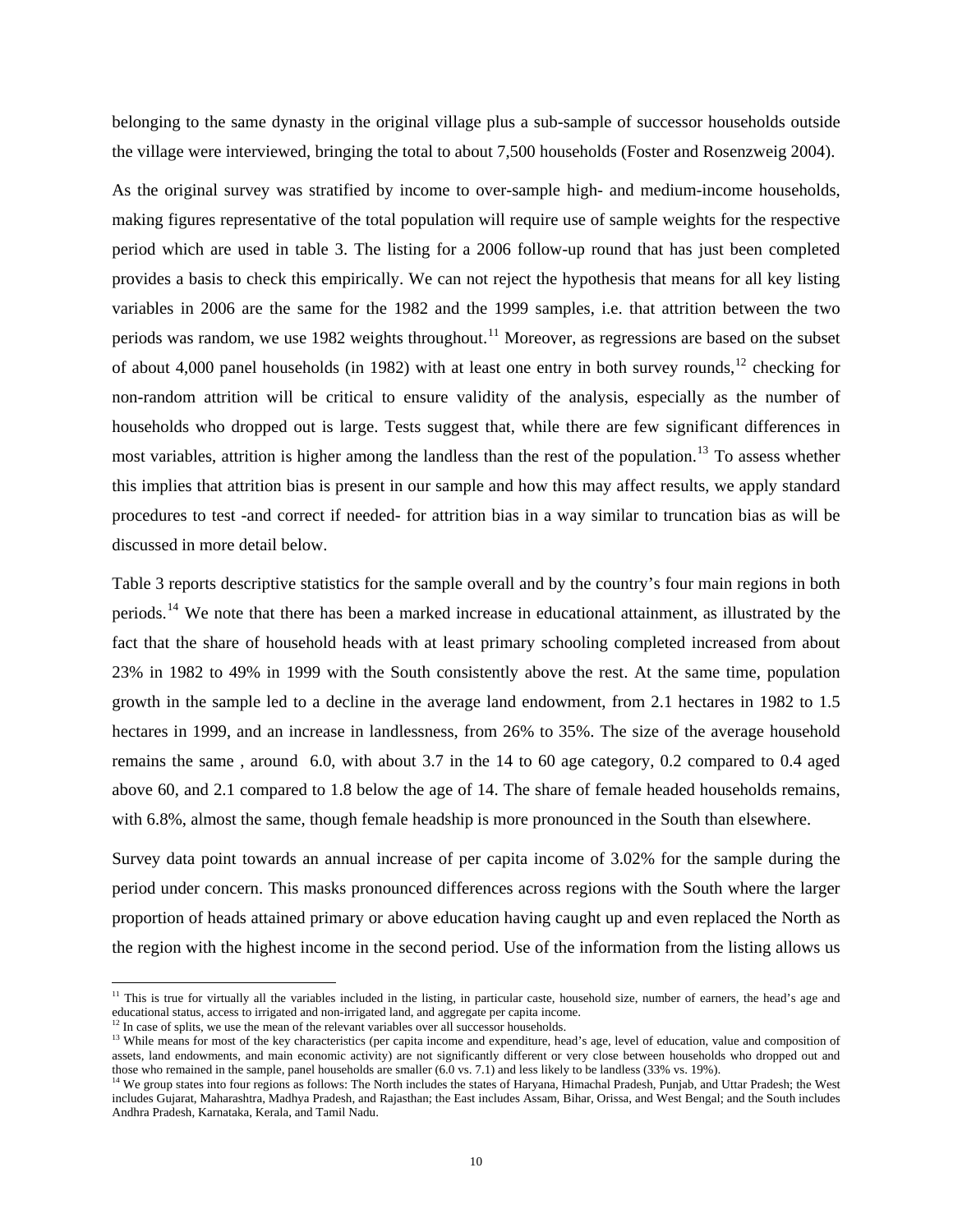to compute the Gini coefficient for self-assessed income in a way that includes all households in the sampled villages. Doing so highlights that, with a Gini coefficient of 0.32 in the first and 0.31 in the second period, inequalities in income remain modest and have not appreciably increased between the two periods. The overall improvement in living standards as illustrated by increased income is mirrored by a significant rise in asset values of approximately 6% per year.<sup>[15](#page-13-0)</sup> With a Gini coefficient of 0.60 in 1982, inequality in assets is higher than income inequality as is found in other parts in the world. However, this coefficient has actually decreased to 0.56 in the second period. While overall asset endowments have increased, the broad composition of households' asset portfolio shows greater stability; the house and consumption durables make up the largest share in both periods (57.5% and 56.9%, respectively in 1982 and 1999), followed by financial and off-farm assets (26.7% and 23.2%), and farm assets including livestock (15.8% and 19.9%).

#### **3.2 Estimation strategy**

 $\overline{a}$ 

Our strategy to test the hypotheses outlined in section 2.3 follows the literature by using the fact that land reform policy is a prerogative of the states as a source of exogenous variation. However, instead of using the number of land reform laws as has been done in past literature, we use actual information on reform implementation. Furthermore, we (i) use individual- and household level data from a large national panel of households spanning almost 20 years to construct outcome variables; (ii) consider tenancy and ceiling reforms separately; and (iii) include interaction terms between land reform and time as well as initial asset endowments to assess possible variation in the effectiveness of land reforms over time and more specific equity effects of land reform, respectively. While the ideal measure of land reform implementation would have been at the level of the village or individual, lack of such data at this point forces us to rely on more aggregate information instead and include regional dummies throughout.

As a key proposition from the literature on poverty traps is that wealth gaps can, in the presence of credit market imperfections, reduce levels of human capital accumulation, we first examine the effect of land reform on educational attainment. To do so, we use the level of education attained by all individuals in the sample who completed their education after 1982, i.e. who were below the age of 8 in 1982, a year when the legal process was more or less complete, and above the age of 16 in 1999. The estimating equation is:

$$
E_{ji} = \alpha + \pi_k R_{ks} + \gamma H_i + \rho Z_j + \zeta S_s + \eta (A_i \times R_{ks}) + \varphi L_s + \delta D_s + \varepsilon_{ji}
$$
\n(1)

where  $E_{ji}$  denotes years of education completed by member *j* in household *i*,  $\mathbf{Z}_j$  is a vector of member characteristics including age and gender, *Hi* is a vector of household attributes including caste, parents' educational attainment, and initial endowment with land and non-land assets, *Rks* measures the intensity of

<span id="page-13-0"></span><sup>&</sup>lt;sup>15</sup> While part of this increase may be due to improvements in the survey instrument that resulted in better measurement of assets in the second period, it is impossible to test this hypothesis as disaggregated data for 1982 were not available.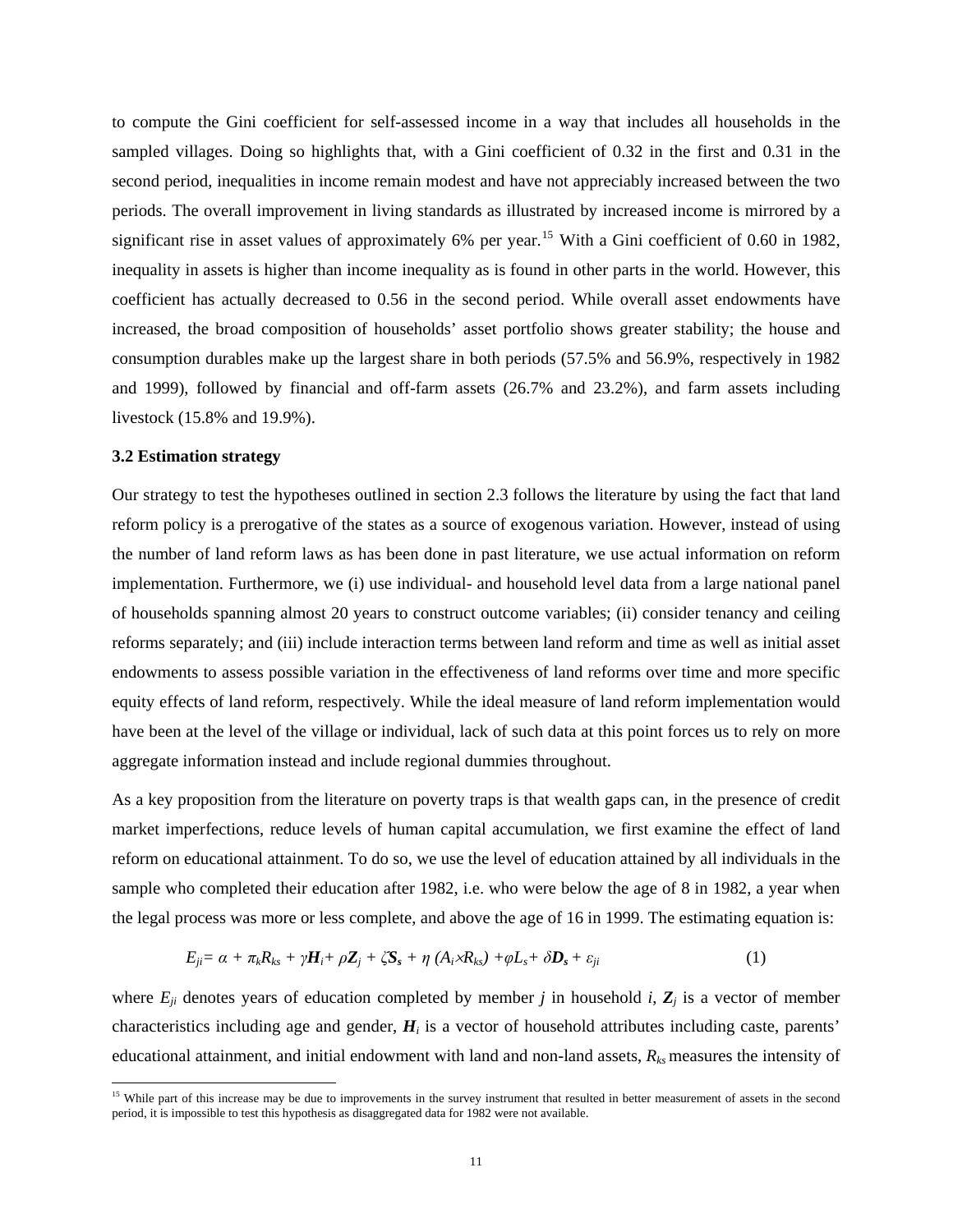land reform effort for category *k* (tenancy reform or ceiling land distribution) in state *s*, <sup>[16](#page-14-0)</sup> *L<sub>s</sub>* is the share of land in state *s* that was under *zamindari* tenure at independence, *Ss* denotes state-level average spending on education per capita over the period under concern from Besley and Burgess (2000), *D* is a vector of regional dummies, and  $ε_{ji}$  is an error term. While we expect the relevant elements of *γ* and *ρ* to be in line with standard predictions,<sup>[17](#page-14-1)</sup> the main parameters of interest in this equation are  $\pi_k$ , the coefficient on the intensity of land reform effort in category *k* and *ζ*, the coefficient on educational expenditures which we expect to be positive. To appreciate whether land reform provided disproportionate benefits to the poor, we interact the level of land reform implementation with the initial endowment of non-land assets  $(A_i)$ .<sup>[18](#page-14-2)</sup>

The equation to assess the impact of land reform on growth of household income, assets, and expenditure, over the 20-year period under concern is written as

$$
\Delta O_{i}^{Q} = \lambda + \theta \mathbf{H}_{i} + \psi_{k} R_{ks} + \tau_{k} (A_{i} \times R_{ks}) + \sigma L_{s} + \omega \mathbf{D}_{s} + \zeta_{i}
$$
 (2)

where  $\Delta O^Q$  denotes the growth of indicator  $O^Q$  with  $Q \in \{Y, X, A\}$ , referring to household *i*'s non-land assets (*A*), per capita income (*Y*), or expenditure (*X*) over the 20-year period,  $H_i$  is a vector of timeinvariant household characteristics such as caste and initial endowments, e.g. the size of the household or its land,  $R_{ks} L_s$  and  $D$  are as defined above, denoting respectively the intensity of implementation of reform type *k* in state *s,* share of land in state *s* under zamindari tenure at independence, and regional dummies. *λ ,θ,*  $ψ$ *<sub>k</sub>,*  $τ$ *<sub>k</sub>,*  $σ$  *and*  $ω$  *are parameters or vectors of parameters to be estimated and*  $ξ$ *<i>i* is an error term. If land reform helps overcome credit market imperfections that earlier reduced the scope for investment in general or for the poor in particular, we expect  $\psi_k$  and  $\tau_k$  to be positive and negative respectively.

While the above provides estimates of the impact of reform on a range of outcomes, it does not allow us to test whether this impact might vary over time, something that will be of great policy relevance. However, letting *T* be the number of years passed since enactment of the median land reform law in a state, we can define a reduced form equation

$$
\Delta O_{i}^{Q} = \lambda + \theta \mathbf{H}_{i} + \psi_{k} R_{ks} + v_{k} (R_{ks} \times T) + \sigma L_{s} + \omega \mathbf{D}_{s} + \zeta_{i}
$$
(3)

allows the impact of land reform to vary over time. Although we lack the data to empirically disentangle the different elements that may underlie differential time effects, benefits will either accumulate over time ( $v_k$  >0) or decrease ( $v_k$  <0). From hypothesis 3, our prediction is that  $v_k$  <0.

 $\overline{a}$ 

<span id="page-14-0"></span><sup>&</sup>lt;sup>16</sup> As indicated above,  $R_{ks}$  is the share of the rural population in a state who received land through tenancy reform or the share of area transferred due to ceiling legislation. Both are compiled using annual by the M <sup>17</sup> Specifically, we expect that higher levels of initial income and assets as well as parents' education will be positively associated with subsequent

<span id="page-14-1"></span>educational outcomes, and that female members and those from lower caste will have lower levels of educational attainment.<br><sup>18</sup> Note that  $\eta < 0$  would imply that the poor benefited disproportionately from land reform imp

<span id="page-14-2"></span>point towards a regressive distribution of benefits.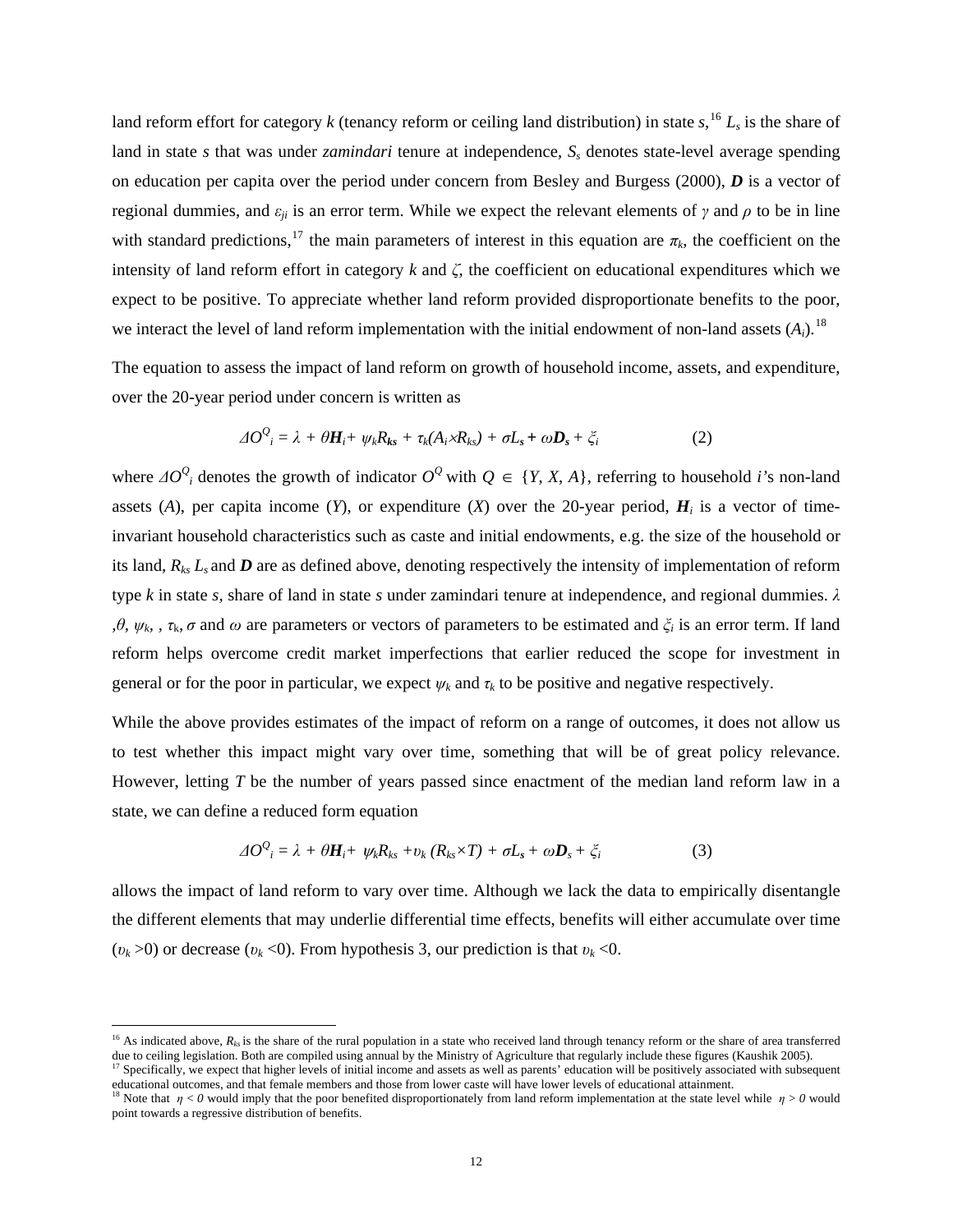From our earlier discussion of the sample it is clear that for (2) and (3), attrition bias may be an issue. We correct for this possibility by using a two-stage approach as suggested in the literature (Wooldridge 2001). Let  $y_{it}$  be the dependent variable for household *i* in survey round *t* and  $x_{it}$  the vector of independent variables where  $t=1$ , 2 denotes the survey round. With  $s_{it}$  as a selection indicator for round *t* so that  $s_{it}=1$  if  $(x_{it}, y_{it})$  is observed and  $s_{it}=0$  if  $(x_{it}, y_{it})$  is not observed, a reduced form selection equation for household *i* to remain in the second round can be formulated as  $s_{i2}=1$  if  $\beta w_{i2}+u_{i2}>0$  and  $s_{i2}=0$  otherwise, assuming that  $u_{i2}/\{w_{i2}, s_{i1}=1\}$   $\sim N(0,1)$ . In practical terms, as initial conditions are good candidates for  $w_{i2}$ , we include these in a Heckman two-step estimation. The first step probit estimate of the selectivity equation is used to compute a selectivity term  $\lambda(\beta w_{i2})$  that enters second step regressions (2) and (3), in addition to the variables discussed earlier. The significance of  $\lambda$ , the inverse Mills ratio, then provides a test for attrition bias and all reported coefficients will be appropriately corrected.

#### **4. Econometric results**

 $\overline{a}$ 

Econometric results indicate that land reform affected economic growth and accumulation of physical and human capital even after the impact of initial endowments and other factors have been controlled for but that the channels for such effects to materialize differ between tenancy reforms and ceiling legislation. While the former has a significant direct effect, most of the overall impact of the latter is estimated to arise indirectly. The impact of land reforms on economic growth and asset accumulation tends to diminish over time, something which, in the case of ceiling reforms, could be responsible for lack of significance of the regression coefficients. Finally, as one would expect, tenancy reform did not benefit the poorest who may have benefited more from ceiling legislation.

#### **4.1 Land reform and human capital accumulation**

We start by exploring the impact of land reform on human capital accumulation by those who completed their education after the majority of land reforms had been implemented. Results for about 5,600 individuals in our sample are reported in table 4 for effects of tenancy (col. 1 and 2) and ceiling reform (col. 3 and 4) separately where our land reform measure is included either separately or interacted with initial asset endowments. The highly positive coefficient on implementation of tenancy reforms suggests a significant direct effect of tenancy reforms on long-term human capital accumulation by the next generation. This contrasts with an insignificant coefficient on the share of area distributed under ceiling legislation, supporting the notion that the distinction between different land reform types is important.<sup>[19](#page-15-0)</sup> In all regressions, the highly significant coefficient on public education spending points towards a positive impact on the rate of human capital accumulation. Comparing the estimated impact of such

<span id="page-15-0"></span><sup>&</sup>lt;sup>19</sup> This interpretation, and an indirect effect of ceiling reforms, is reinforced by the highly significant coefficient on the number of ceiling laws (results not reported).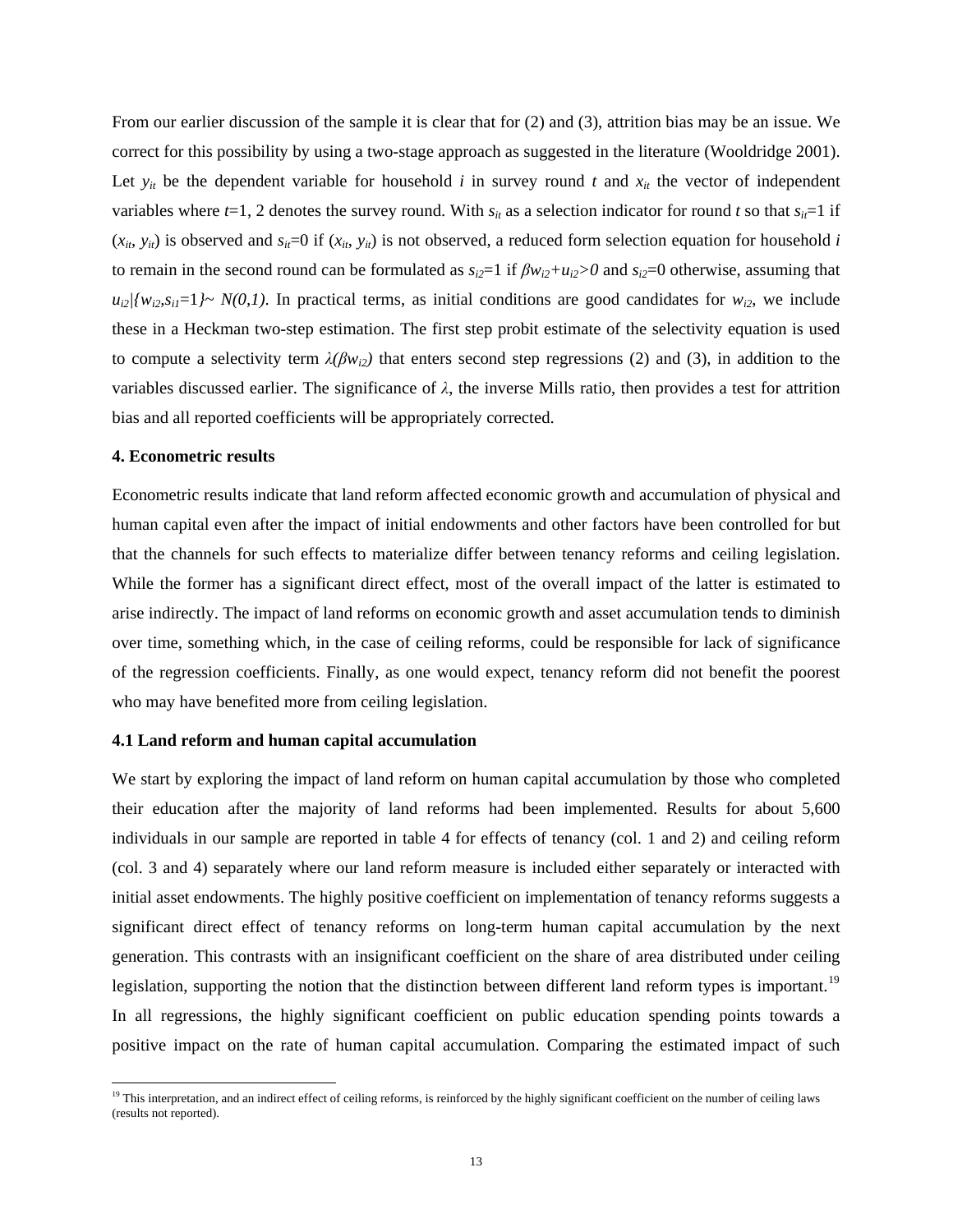spending to that of land reform suggests that, even for the state with the highest level of tenancy reform beneficiaries in the sample, the estimated effect of land reform on educational attainment amounts, with 0.60 years, to only between one fourth and one sixth of that of public spending.

Interacting the land reform variable with households' initial level of assets (col. 2 and 4) allows us to make inferences on the distributional impact of this policy. The negative and highly significant coefficient of the interaction terms in both columns suggests that the benefits from tenancy and ceiling reforms accrued disproportionately to those with lower levels of initial asset endowments, suggesting that widely reported attempts to evade ceiling legislation (Appu 1997) or somewhat higher wealth of tenants (DeSilva 2000) did not undermine the pro-poor nature of such reforms. At the same time and consistent with the notion that institutional arrangements can affect outcomes for a long time, the proportion of land under *zamindari* tenure significantly affected socio-economic outcomes even after the system was abolished. Regression results suggest that an individual from a state with the mean level of *zamindari* land (0.48) would have 1.1 years less education than one from a state where *zamindars* did not play any role.

Coefficients on other household or member characteristics suggest, not unsurprisingly, that educational opportunities are affected by parental endowments. An important role of social status in determining access to education is suggested by the fact that members of a SC or ST caste are predicated to have educational attainment that is lower by more than one year (0.4 to 0.6 years for BCs) than comparable non-scheduled, tribal or backward castes. There is also male bias in the provision of education, with male individuals getting two years of schooling beyond what is received by females. The positive coefficients on initial levels of educational attainment suggest persistence rather than equalization of educational differences across generations. According to the point estimate, one additional year of educational achievement by the household head or spouse would be predicted to increase the level of their children's educational attainment by 0.32 and 0.30 years, respectively. The positive coefficients on initial assets indicate that children from wealthy households tended to receive above-average levels of education; in fact, the difference in educational attainment between an individual at the 10% and 90% range of per capita assets amounts to more than 1.3 years.

#### **4.2 Growth effects of land reform legislation and implementation**

Table 5 reports results from estimating equation (2) for our three dependent variables, i.e. growth of per capita consumption, income, and assets. The highly significant coefficient on the inverse Mills ratio points towards significant attrition effects. Still, consistent across all three measures, tenancy reforms (col. 1-3) and ceilings (col. 4-6) are estimated to have had a significant and positive direct effect. The results suggest that the magnitude of these effects was quite large; the direct contribution of tenancy reform, which on average affected about 10% of rural households, is estimated to have increased the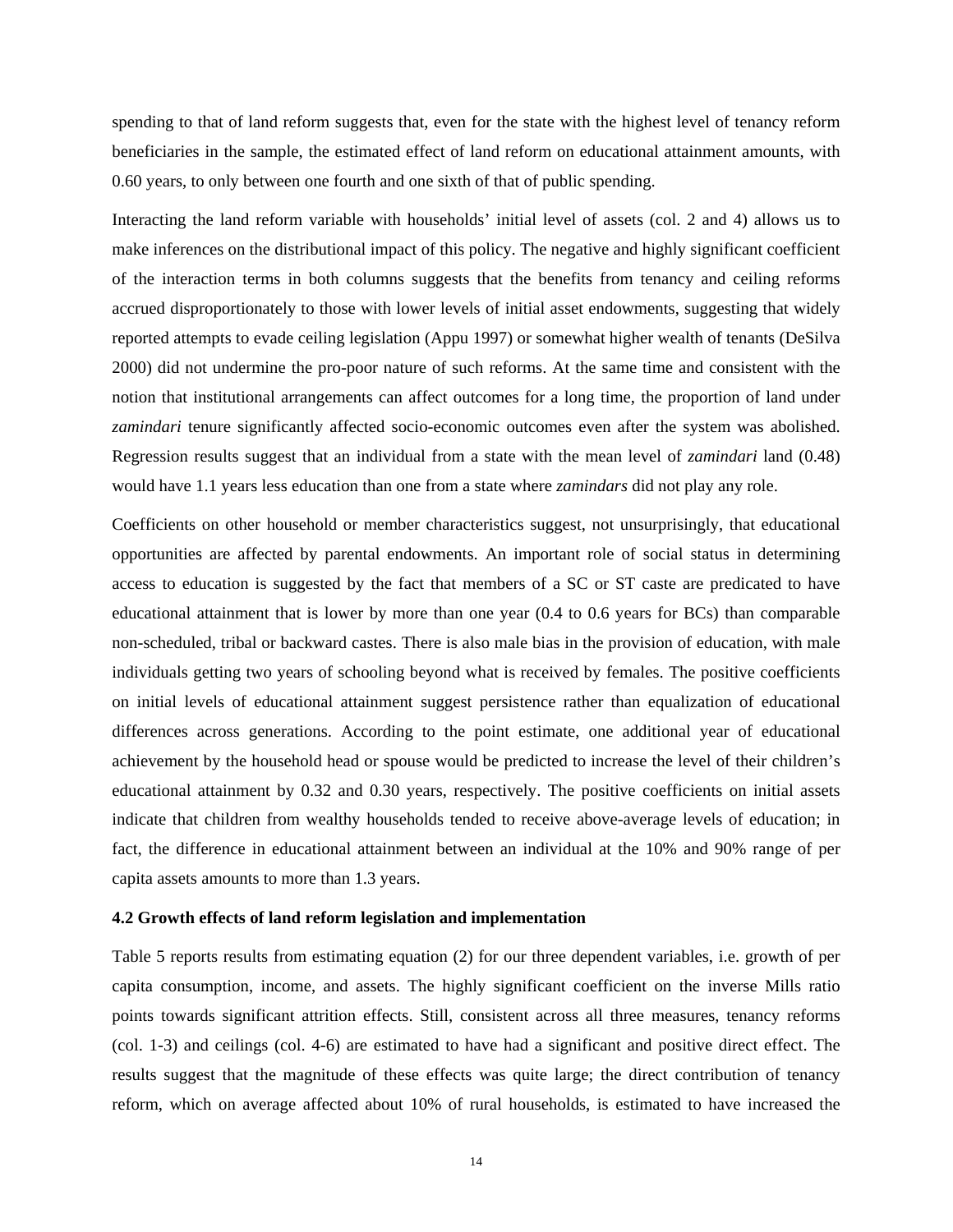growth rate for per capita income, per capita consumption and total assets by 1.1, 0.7 and 1.4 percentage points respectively.<sup>[20](#page-17-0)</sup> Comparing this to overall growth rates implies that land reform accounted for as much as one third of growth during the period. The negative and highly significant coefficient on the interaction terms in all but one case suggests that land reforms disproportionately benefited the poor.<sup>[21](#page-17-1)</sup>

The negative and highly significant coefficient on the proportion of a state's land under *zamindari* land tenure suggests a long-term detrimental effect of the *zamindari* system on growth of income, consumption and assets by rural households. Based on coefficients from the tenancy reform equation, growth in a state with mean level of *zamindari* land would be predicted to be 0.8% and 0.6% lower than in one without such land. Initial household characteristics also emerge as key growth determinants. To illustrate, scheduled castes' and tribes' growth rates were lower by 0.8, 0.7, and 1.2 percentage points respectively, other things constant, pointing to a general disadvantage of accumulating assets for this group. Together with a significant and negative coefficient of the landless dummy on asset accumulation.<sup>[22](#page-17-2)</sup> this could point towards credit market imperfections. Although we find some evidence of conditional convergence, initial land endowments as well as household size are estimated to have made a positive contribution to subsequent income and asset growth. In all cases, the coefficient estimates are very close to those obtained through OLS which are available from the authors upon request.

#### **4.3 Changes in reform impact over time**

 $\overline{a}$ 

One question of interest to policy makers in India is whether it will be useful to maintain land reform legislation in a context where subdivision of land and generational change reduce the amount of land that could be made available through such legislation. To provide insight on this, we use our sample to try and assess whether the effectiveness of land reforms in bringing about growth and asset accumulation has changed over time. Results from adding an interaction of land reform with time are reported in table 6. We note that, while all legal measures are estimated to have had a very significant and positive impact on consumption, income, and asset growth, The negative and highly significant coefficients for all the three welfare measures in the case of ceiling reform and for total assets in the case of tenancy reform point towards a tendency for impacts of reforms to decrease over time.<sup>[23](#page-17-3)</sup> In fact, comparison of the two coefficients points towards a danger for the impact of land reform implementation to vanish or even become negative.

<sup>&</sup>lt;sup>20</sup> These figures are calculated from the results without interaction term of implementation and initial assets (not reported), the coefficient on the

<span id="page-17-1"></span><span id="page-17-0"></span>tenancy reform implementation is 0.30, 0.20, and 0.38 respectively for income, consumption and assets regressions.<br><sup>21</sup> At the same time, the fact that even for the wealthiest households (log of assets = 13), the predicte

<span id="page-17-2"></span>The corresponding coefficient is insignificant for consumption in both cases and for income in the ceiling equation, most likely due to the fact that income and consumption are more subject to temporary shocks than household assets.<br><sup>23</sup> The fact that the results for assets are more robust compared to income and consumption can be because the latter is more subject

<span id="page-17-3"></span>shocks than the former.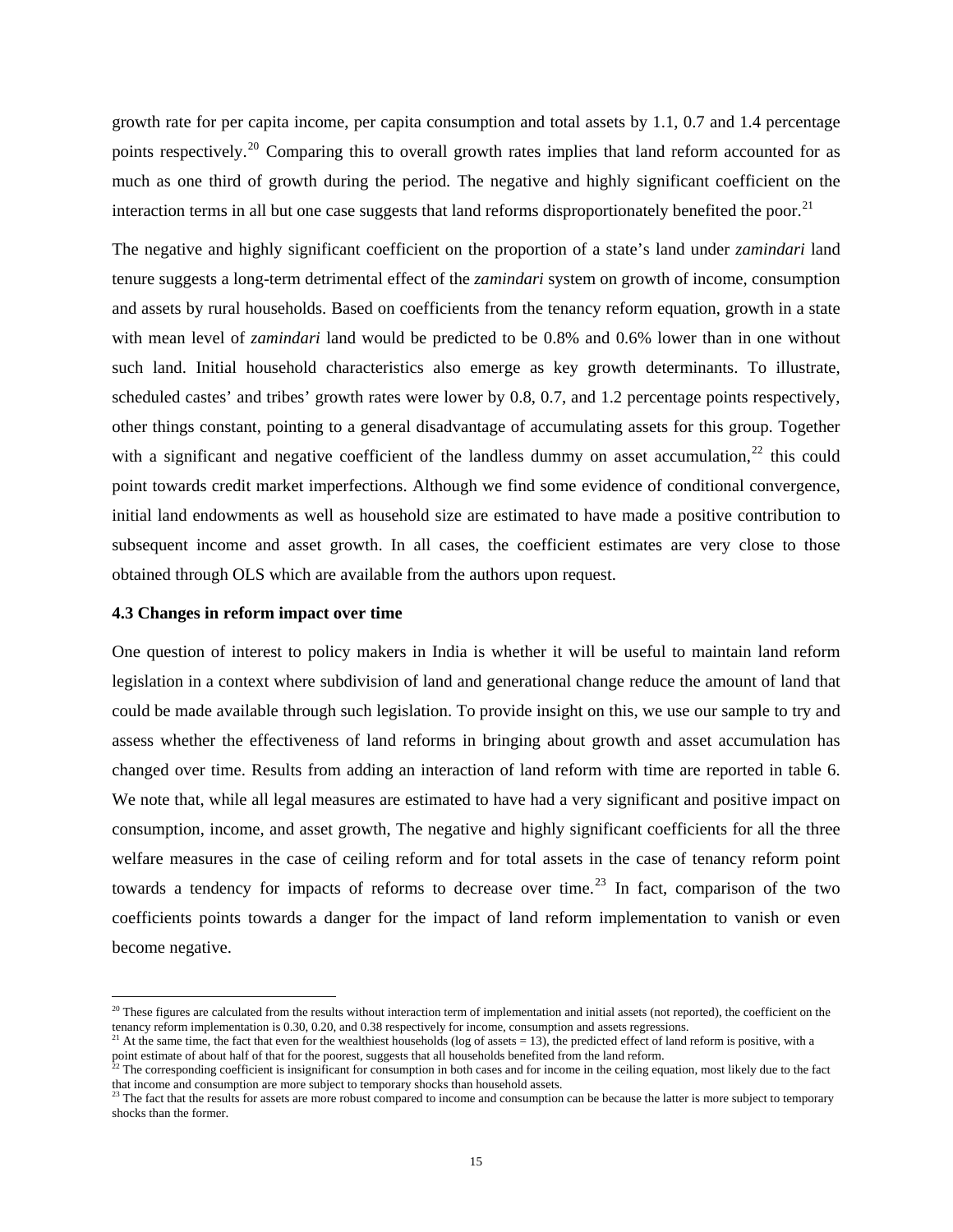What could underlie such a finding? Two possible reasons for a decreasing growth impact of continued maintenance of land reform legislation have been mentioned in the literature. One is a negative external effect of land reform legislation, mainly on the leasing out of land to poor or landless tenants. A second one relates to limits imposed on the rights awarded to land reform beneficiaries which in many cases do not include transferability through leasing or sales, thereby either reducing allocative efficiency or making access to credit and investment more difficult. In the case of tenancy reforms, cultivators may have strong use- but no ownership rights. The implied requirement to pay rent to the landlord can significantly reduce investment incentives, as was indeed found in a recent study from Uganda (Deininger and Ali 2007), an effect that could be exacerbated by additional restrictions, e.g. on sub-leasing.

The literature suggests that such negative long-run consequences of land reform legislation are not uncommon. For example, in the Philippines, a very low land ownership ceiling, together with prohibitions on land leasing, is found to have effectively destroyed both land lease and rural credit markets thus stymieing private investment as well as eventual consolidation of holdings in rural areas and trapping beneficiaries in perpetual poverty (Fabella 2003). In Brazil, analysis suggests that labor and land (reform) policies instituted in the 1960s have contributed to large-scale subsidy-dependent agricultural mechanization that substituted capital for labor, prompting a highly concentrated and capital-intensive way of production. De-regulation of land rental and rural labor markets are seen as a key to achieve a production structure based on smaller units that can in time, and with appropriate policies such as credit for land purchase, also help to address the problem of big *latifundia* (Rezende 2005).

While the aggregate evidence emerging from our data is insufficient to make detailed recommendations on policy, it suggests that certain types of land reform legislation that may, at one point in time, have been very beneficial may, over time, lose their impact. As this is generally associated with a steep decline in new land reform activity, this implies neither a lack of effectiveness of land reform policies nor the need to abandon such policies in a wholesale manner. At the same time, it does suggest that more innovative thinking about ways to achieve the objectives of earlier land reform in a more complex environment will be needed and that some of the relevant policies may need to be rethought. Combining the aggregate picture emerging from our data with household- and community-level evidence on the relative importance of direct vs. indirect benefits, the time profile with which these benefits accrued, and the extent to which operation of other markets was negatively affected, could provide useful insights in this respect and is left to future research.

### **5. Conclusion**

Land reform has been subject of an intense policy debate worldwide, but especially in India where public statements by policy makers continue to express support for such reforms. However, the fact that benefits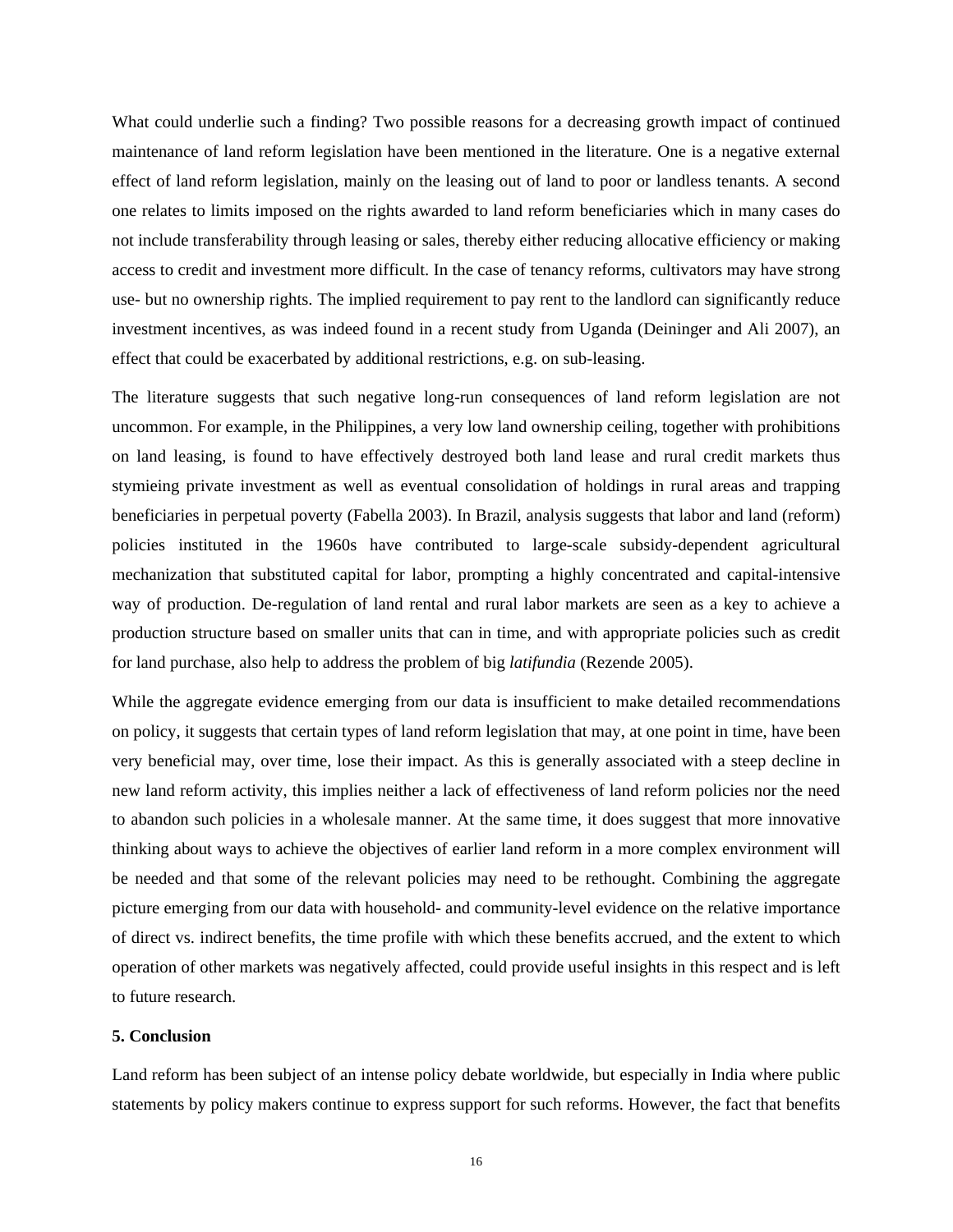may be realized only over a long time horizon and that good measures of implementation are hard to find made empirical analysis difficult. In this paper, we address this by using household-level evidence for a 20-year panel, combined with state-level indicators of actual land reform implementation -rather than the number of laws as used in other studies- to explore the impact of land reform on investment, growth, and poverty reduction over a long time horizon while controlling for initial conditions in a more rigorous way.

Doing so, and distinguishing different forms of land reform and their likely impacts, provides a number of insights. First, by allowing households to increase investment, land reform had a positive impact on accumulation of assets in the form of physical as well as human capital. Partly through this channel, land reform did promote economic growth, a notion that is supported by positive and in most cases significant coefficients in the regressions of income and consumption. Second, and contrary to fears, land reform provided disproportionate benefits to households with lower initial level of assets pointing towards a positive impact on equity. Third, we do find that the impact of reform decreases with time, something that could explain other studies' failure to find significant growth effects.

An obvious question raised by our results is why, if it had a potential to provide large beneficial effects, land reform was not implemented more vigorously. One possible reason is that, as land has long been a determinant of political power and social status (Binswanger *et al.* 1995, Binswanger and Deininger 1997), land prices will reflect more than economic factors and, at least for the individuals concerned, reforms will be a zero-sum game, implying that landowners affected will try to block any efforts to take their land without compensation. Before economic liberalization, limited opportunities for non-land investment are likely to have reinforced this tendency. Anecdotal evidence suggests that indeed, as other economic opportunities expanded, and with the exception of speculative land acquisition in areas designated for infrastructure investment, the role of land as a store of wealth and source of social status has recently declined and activity in land markets, especially those for rental, has increased. While access to household level information allows us to go beyond earlier analyses, the fact that our data do not identify land reform beneficiaries makes it difficult to distinguish between the direct effect of such reform on beneficiaries (e.g. through elimination of credit constraints) and the broader impact on the local economy (e.g. through increased wage rates).

From a policy perspective, our analysis facilitates two main conclusions. First, the positive impact of land reform implies that this measure did address a critical issue in post-independence India and that more determined implementation could have provided higher benefits. Second, the decline in the impact of land reform emerging from our analysis, while expected in an environment where new land transfers have come to a virtual standstill, implies that attempts to increase the welfare of the poor by enhancing their land access will have to start from an assessment of existing opportunities to access land, the obstacles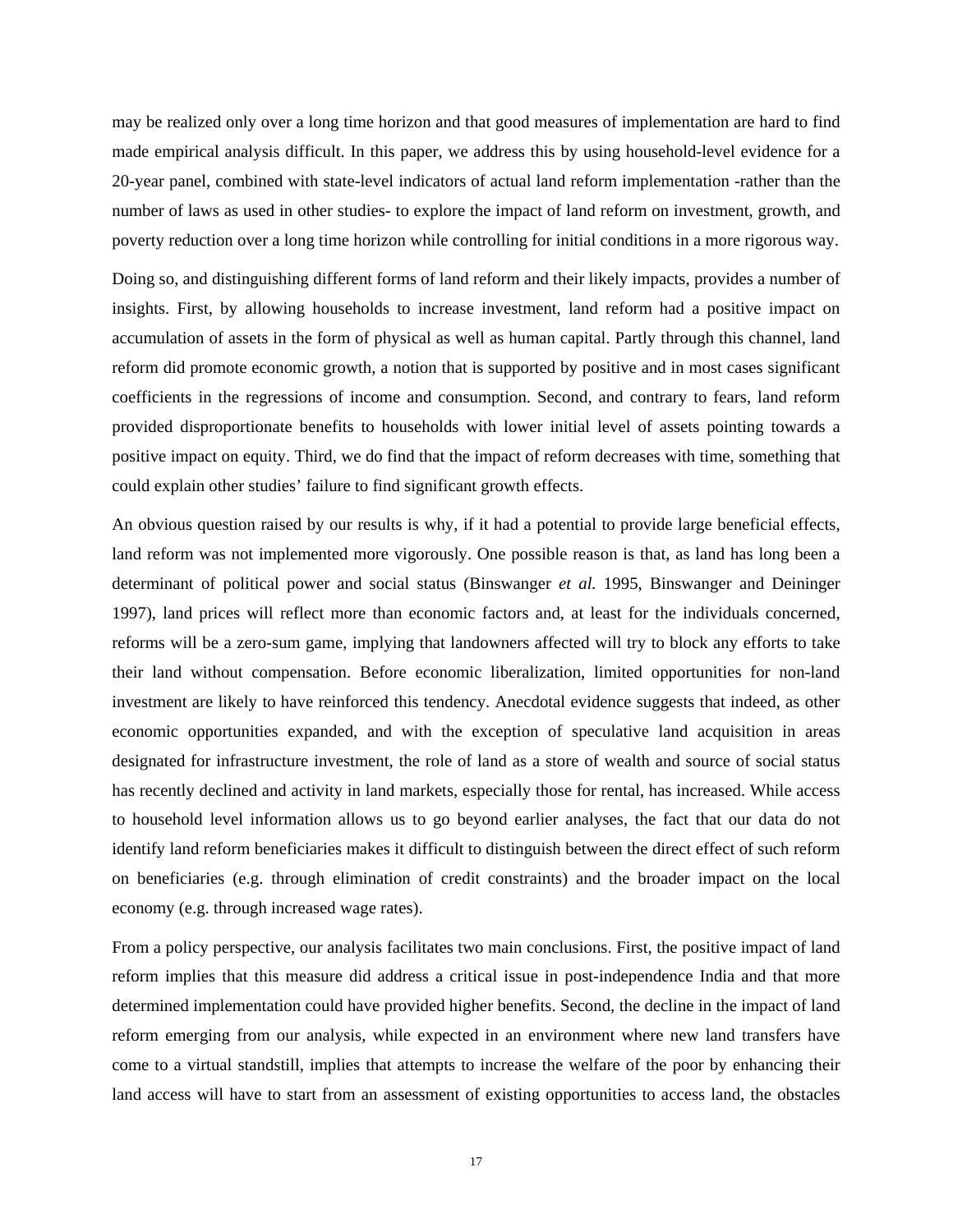preventing such access, the political realities of implementation, and the potential economic returns from land compared to the alternatives. It also appears that , in addition to increasing land access, there may be considerable potential for legal and administrative action to help make gains from past reforms permanent -e.g. by allowing transfers of the residual ownership right- and transferable.

While access to household level information allows us to go beyond earlier analyses, the fact that our data do not identify land reform beneficiaries makes it difficult to distinguish between the direct effect of such reform on beneficiaries (e.g. through elimination of credit constraints) and the broader impact on the local economy (e.g. through increased wage rates). A follow-up survey that is currently in the field includes questions on village level land reform implementation and the involvement of individual households that is expected to complement the current analysis in three ways. First, it will allow a distinction between benefits that accrue to beneficiary households directly and those that are due to community-wide effects e.g. increase in labor demand and wage rates. Second, by allowing to at least rudimentarily trace the time profile of such effects, it can allow inferences on the impact of one-time transfers and on the extent and magnitude of possible policy-induced 'second generation' land reform issues. Finally, by comparing the contribution of land to household welfare for different segments in the population to that of other factors (e.g. access to electricity and infrastructure), it will be possible to more precisely assess the relevance of land access and how it may have changed over time. Given the continuing need to overcome deep-rooted social exclusion and lack of access to economic opportunities, exploring these issues in more detail will be an important area for future research.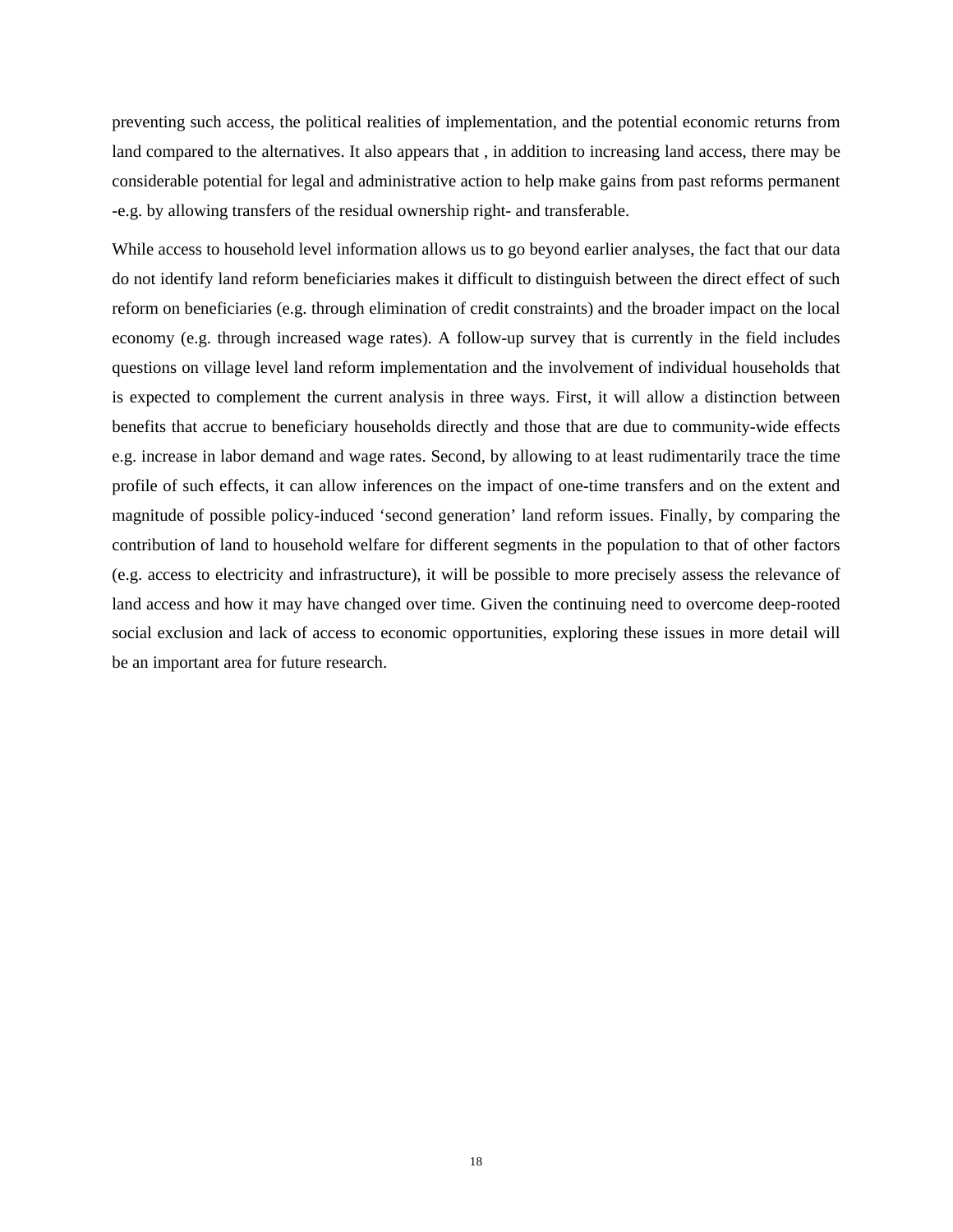| Country                | Area              |                        |               | <b>Beneficiary households</b> | Area per   | Implementation |
|------------------------|-------------------|------------------------|---------------|-------------------------------|------------|----------------|
|                        | <b>Total area</b> | <b>Share of arable</b> | <b>Number</b> | <b>Share of rural</b>         | household  | <b>Period</b>  |
|                        | $(1000$ hectares) | Land $(\% )$           | (thousands)   | Households $(\% )$            | (hectares) |                |
| Africa                 |                   |                        |               |                               |            |                |
| Egypt                  | 390               | 15.4                   | 438           | 10.0                          | 0.89       | 1952-78        |
| Kenya                  | 403               | 1.6                    | 34            | 1.6                           | 11.85      | $1961 - 70$    |
| Zimbabwe               | 2,371             | 11.9                   | 40            | 3.1                           | 59.28      | 1980-87        |
| Asia                   |                   |                        |               |                               |            |                |
| Japan                  | 2,000             | 33.3                   | 4,300         | 60.9                          | 0.47       | 1946-49        |
| Korea, Rep. of         | 577               | 27.3                   | 1,646         | 45.5                          | 0.35       | 1948-58        |
| Philippines            | 1,092             | 10.8                   | 1,511         | 24.2                          | 0.72       | $1940 - 85$    |
| Taiwan, China          | 235               | 26.9                   | 383           | 62.5                          | 0.61       | 1949-53        |
| <b>Central America</b> |                   |                        |               |                               |            |                |
| El Salvador            | 401               | 27.9                   | 95            | 16.8                          | 4.22       | 1932-89        |
| Mexico                 | 13,375            | 13.5                   | 3,044         | 67.5                          | 4.39       | 1915-76        |
| Nicaragua              | 3,186             | 47.1                   | 172           | 56.7                          | 18.52      | 1978-87        |
| <b>South America</b>   |                   |                        |               |                               |            |                |
| Bolivia                | 9,792             | 32.3                   | 237           | 47.5                          | 41.32      | 1953-70        |
| <b>Brasil</b>          | 13,100            | 11.3                   | 266           | 5.4                           | 49.32      | 1964-94        |
| Chile                  | 9,517             | 60.1                   | 58            | 12.7                          | 164.09     | 1973           |
| Peru                   | 8,599             | 28.1                   | 375           | 30.8                          | 22.93      | 1969–79        |

| Table 1: Global extent and characteristics of land reforms |  |  |  |  |  |  |  |  |
|------------------------------------------------------------|--|--|--|--|--|--|--|--|
|------------------------------------------------------------|--|--|--|--|--|--|--|--|

*Source:* Deininger (2003).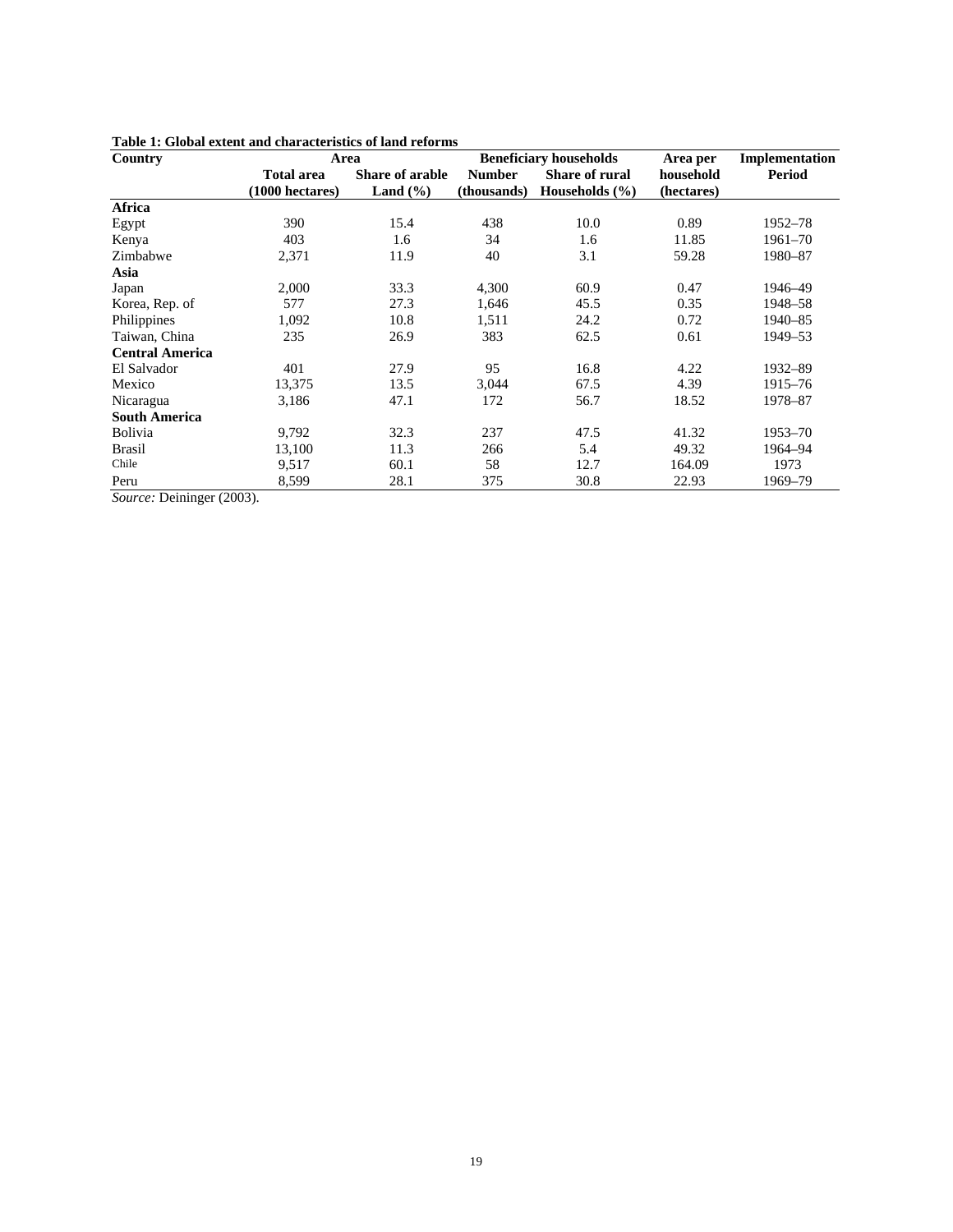| <b>Tenancy legislation</b><br><b>Ceiling legislation</b> |              |              |                |                |              |              |
|----------------------------------------------------------|--------------|--------------|----------------|----------------|--------------|--------------|
| <b>State</b>                                             | Area $(\% )$ | Pop. $(\% )$ | No. of laws    | Average age    | Area $(\% )$ | Pop. $(\% )$ |
| Andhra Pradesh                                           | 3.48         | 0.75         | 2              | 17.0           | 8.34         | 3.81         |
| Bihar                                                    | 0.00         | 0.00         | 3              | 18.3           | 4.42         | 4.00         |
| Gujarat                                                  | 15.00        | 11.20        | 2              | 15.5           | 1.95         | 0.31         |
| Haryana                                                  | 0.51         | 0.01         | $\overline{0}$ | $\overline{0}$ | 1.26         | 0.26         |
| Himachal Pradesh                                         | 0.16         | 3.19         | n.a.           | n.a.           | 0.06         | 0.05         |
| Karnataka                                                | 15.38        | 5.29         | 2              | 14.5           | 1.71         | 0.30         |
| Kerala                                                   | 8.47         | 12.49        | $\overline{4}$ | 10.8           | 1.30         | 1.04         |
| Madhya Pradesh                                           | 2.15         | 0.61         |                | 24.0           | 2.69         | 0.71         |
| Maharashtra                                              | 27.01        | 10.68        |                | 23.0           | 7.74         | 1.08         |
| Orissa                                                   | 0.15         | 1.43         | 3              | 9.0            | 2.24         | 1.28         |
| Punjab                                                   | 1.89         | 0.04         |                | 10.0           | 1.50         | 0.25         |
| Rajasthan                                                | 0.00         | 0.16         | $\overline{0}$ | $\Omega$       | 6.63         | 0.75         |
| Tamil Nadu                                               | 3.65         | 3.23         | 5              | 13.6           | 2.47         | 1.24         |
| Uttar Pradesh                                            | 0.00         | 0.00         | 2              | 14.5           | 5.81         | 3.68         |
| West Bengal                                              | 6.41         | 10.80        | 5              | 8.2            | 14.91        | 19.73        |
| Total                                                    | 5.45         | 5.35         | 2.1            | 13.03          | 4.41         | 2.27         |

**Table 2: Shares of rural households and arable land area affected by different land reforms in Indian States** 

*Source:* Kaushik (2005) for columns 1 to 4; Besley and Burgess (2000) for columns (5) and (6)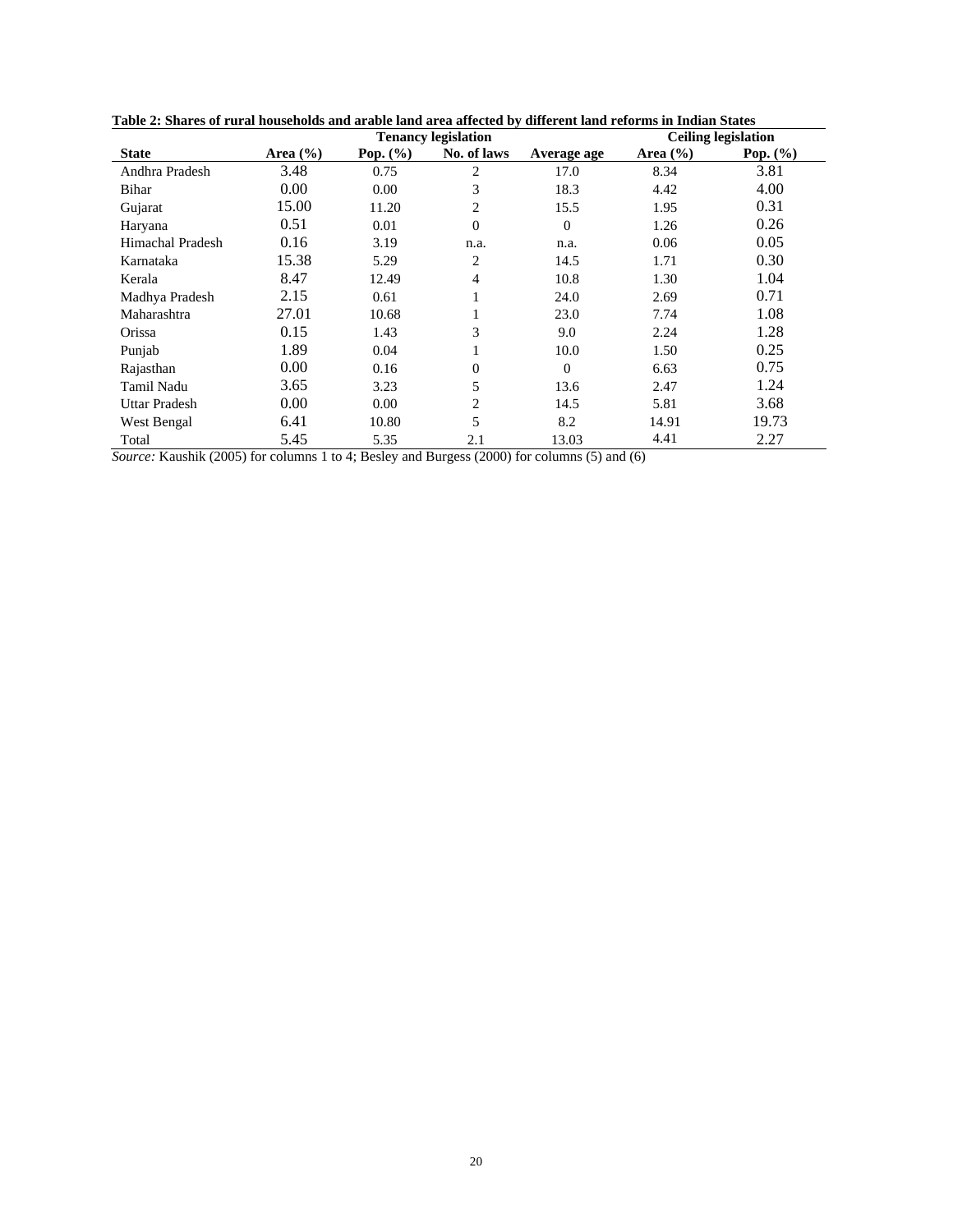| Table 3: Demographic and economic characteristics of sample households by region and time |  |  |
|-------------------------------------------------------------------------------------------|--|--|
|                                                                                           |  |  |

|                                           |         |              | 1982    |         |          |
|-------------------------------------------|---------|--------------|---------|---------|----------|
|                                           | All     | <b>North</b> | West    | East    | South    |
| <b>Basic Characteristics</b>              |         |              |         |         |          |
| Household size                            | 5.98    | 6.01         | 6.20    | 6.36    | 5.38     |
| Share of landless households (%)          | 25.59%  | 27.06%       | 15.12%  | 26.16%  | 34.96%   |
| Land endowment (ha)                       | 2.08    | 1.60         | 3.14    | 1.53    | 1.62     |
| Land endowment p.c. (ha)                  | 0.39    | 0.29         | 0.58    | 0.29    | 0.30     |
| Head with primary or above                | 22.88%  | 23.93%       | 14.65%  | 23.85%  | 29.89%   |
| Share of ST, SC (%)                       | 20.83%  | 14.53%       | 25.19%  | 14.35%  | 26.41%   |
| Share of OBC (%)                          | 28.59%  | 45.21%       | 23.66%  | 24.61%  | 22.84%   |
| <b>Income and Wealth</b>                  |         |              |         |         |          |
| Total household income (Rs.)              | 7025.84 | 9246.61      | 7693.04 | 5959.39 | 5224.08  |
| Per capita income (Rs.)                   | 1297.90 | 1643.43      | 1433.23 | 977.16  | 1110.19  |
| Per capita income Gini                    | 0.32    | 0.30         | 0.29    | 0.31    | 0.36     |
| Total household expenditure p.c. (Rs.)    | 1112.68 | 1291.18      | 1151.03 | 896.98  | 1090.01  |
| Value of total assets p.c. (Rs.)          | 2037.64 | 2688.29      | 2284.84 | 1221.26 | 1865.33  |
| Value of total physical assets p.c. (Rs.) | 1601.81 | 1965.86      | 1855.65 | 970.09  | 1525.18  |
| Gini of total assets p.c.                 | 0.60    | 0.54         | 0.56    | 0.55    | 0.64     |
| No. of observations                       | 4,979   | 1,279        | 1,613   | 670     | 1,417    |
|                                           |         |              | 1999    |         |          |
|                                           | All     | <b>North</b> | West    | East    | South    |
| <b>Basic Characteristics</b>              |         |              |         |         |          |
| Household size                            | 5.91    | 6.19         | 6.15    | 7.22    | 4.88     |
| Share of landless households (%)          | 35.40%  | 51.27%       | 30.50%  | 39.58%  | 26.18%   |
| Land endowment (ha)                       | 1.49    | 1.18         | 2.43    | 0.87    | 1.22     |
| Land endowment p.c. (ha)                  | 0.28    | 0.25         | 0.44    | 0.16    | 0.24     |
| Head with primary or above                | 49.28%  | 42.44%       | 40.37%  | 49.12%  | 60.51%   |
| <b>Income and Wealth</b>                  |         |              |         |         |          |
| Total household income (Rs.)              | 8808.31 | 10139.27     | 7545.40 | 5148.24 | 10641.55 |
| Per capita income (Rs.)                   | 2237.32 | 3441.25      | 1340.08 | 935.48  | 2724.20  |
| Per capita income Gini                    | 0.31    | 0.31         | 0.30    | 0.36    | 0.28     |
| Total household expenditure p.c. (Rs.)    | 1513.63 | 1433.60      | 1516.24 | 1101.53 | 1769.30  |
| Value of total assets p.c. (Rs.)          | 8898.93 | 6711.18      | 8074.75 | 2826.97 | 13983.61 |
| Value of total physical assets p.c. (Rs.) | 7735.20 | 6173.72      | 7000.31 | 2538.33 | 11898.17 |
| Gini of total assets p.c.                 | 0.56    | 0.55         | 0.53    | 0.59    | 0.54     |
| No. of observations                       | 7,476   | 1,705        | 2,479   | 1,307   | 1,985    |

*Source:* Own computation from NCAER ARIS-REDS surveys. **W**eighting factors for the corresponding period are applied.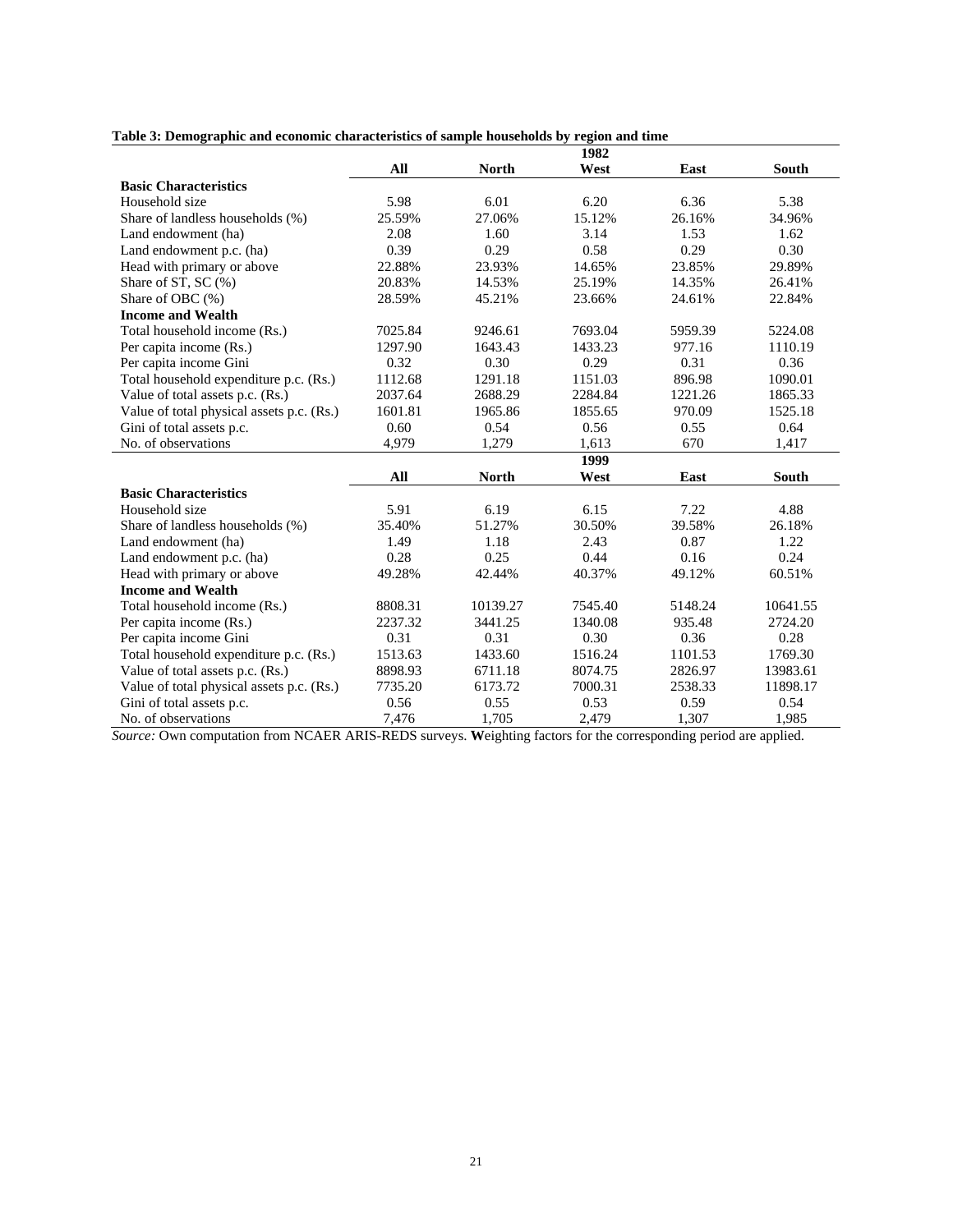**Table 4: Land reform implementation and human capital accumulation** 

|                               |             | <b>Tenancy reform</b> |            | <b>Ceiling reform</b> |
|-------------------------------|-------------|-----------------------|------------|-----------------------|
| Reform implementation         | $4.812***$  | 29.728***             | $-8.741$   | 7.161                 |
|                               | (2.65)      | (4.72)                | (1.49)     | (1.00)                |
| Reform implementation*initial |             | $-3.041***$           |            | $-2.038**$            |
| assets (log)                  |             | (4.13)                |            | (2.40)                |
| Per capita education spending | $4.350***$  | $4.054***$            | $7.905**$  | 7.738***              |
|                               | (4.14)      | (3.85)                | (2.19)     | (3.05)                |
| Male dummy                    | $2.035***$  | $2.021***$            | $2.106***$ | $2.094***$            |
|                               | (15.90)     | (15.80)               | (5.44)     | (6.04)                |
| Head's education              | $0.322***$  | $0.320***$            | $0.330***$ | $0.328***$            |
|                               | (21.56)     | (21.49)               | (5.20)     | (7.23)                |
| Spouse's education            | $0.301***$  | $0.306***$            | $0.300***$ | $0.298***$            |
|                               | (12.77)     | (12.99)               | (3.99)     | (5.15)                |
| Initial land endowment        | $0.036*$    | 0.032                 | 0.045      | 0.038                 |
|                               | (1.71)      | (1.54)                | (1.05)     | (1.03)                |
| Initial non-land assets (log) | $0.438***$  | $0.560***$            | $0.402***$ | $0.510***$            |
|                               | (9.63)      | (10.33)               | (2.77)     | (4.39)                |
| SC/ST dummy                   | $-1.272***$ | $-1.229***$           | $-1.140**$ | $-1.107***$           |
|                               | (8.80)      | (8.49)                | (2.32)     | (2.92)                |
| BC dummy                      | $-0.649***$ | $-0.617***$           | $-0.444$   | $-0.413$              |
|                               | (5.05)      | (4.80)                | (0.76)     | (0.93)                |
| Proportion of Zamindari land  | $-2.300***$ | $-2.556***$           | $-1.527$   | $-1.462*$             |
|                               | (7.18)      | (7.84)                | (1.37)     | (1.76)                |
| Observations                  | 5589        | 5589                  | 5589       | 5589                  |
| R-squared                     | 0.36        | 0.36                  | 0.36       | 0.36                  |

Absolute value of t statistics in parentheses. \* significant at 10%; \*\* significant at 5%; \*\*\* significant at 1%.

Regional dummies included throughout but not reported.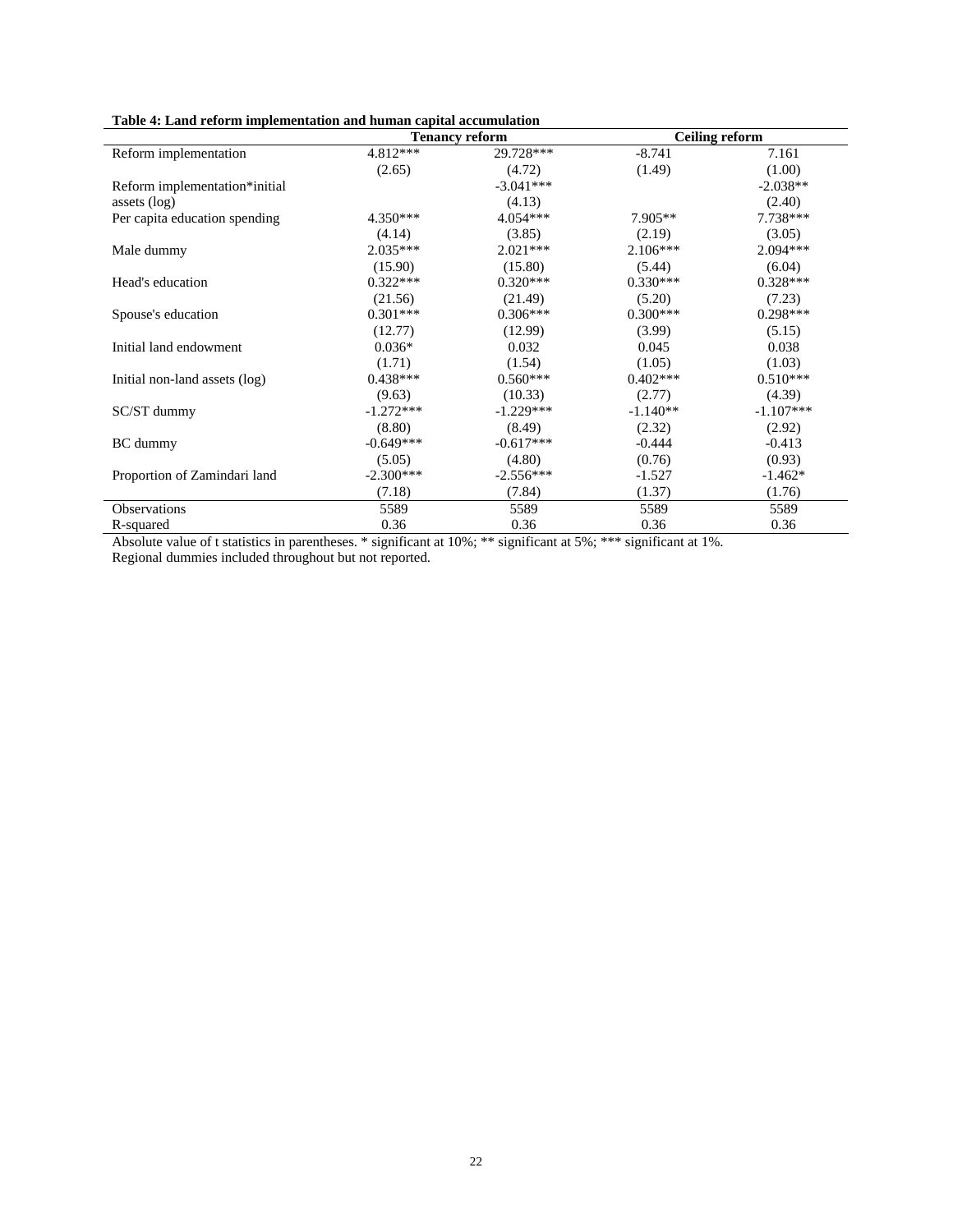|                         |               | <b>Tenancy Reform</b> |                     |               | <b>Ceiling reform</b> |                     |
|-------------------------|---------------|-----------------------|---------------------|---------------|-----------------------|---------------------|
|                         | <b>Income</b> | <b>Consumption</b>    | <b>Total assets</b> | <b>Income</b> | Consumption           | <b>Total assets</b> |
| Reform implementation   | $0.546***$    | $0.485***$            | $0.352***$          | $0.299***$    | $0.231***$            | $0.275***$          |
|                         | (5.65)        | (8.52)                | (2.87)              | (3.94)        | (5.08)                | (2.83)              |
| Reform *initial assets  | $-0.034***$   | $-0.033***$           | $-0.003$            | $-0.022**$    | $-0.018***$           | $-0.031***$         |
| (log)                   | (3.04)        | (5.07)                | (0.25)              | (2.41)        | (3.17)                | (2.65)              |
| Landless in 1982        | $-0.007***$   | $-0.004***$           | $-0.018***$         | $-0.006***$   | $-0.004***$           | $-0.017***$         |
|                         | (3.83)        | (3.69)                | (7.77)              | (3.23)        | (2.92)                | (7.13)              |
| Land owned in 1982      | $0.002**$     | 0.000                 | $0.004***$          | 0.001         | $-0.000$              | $0.004***$          |
| $(\log)$                | (2.27)        | (0.81)                | (3.58)              | (1.15)        | (0.30)                | (3.10)              |
| Household size (log)    | $0.071***$    | $0.005***$            | $0.073***$          | $0.072***$    | $0.006***$            | $0.073***$          |
|                         | (31.27)       | (3.31)                | (25.36)             | (31.08)       | (4.19)                | (24.83)             |
| Income in $1982$ (log)  | $-0.058***$   | $0.004***$            | $0.006***$          | $-0.058***$   | $0.004***$            | $0.006***$          |
|                         | (44.47)       | (4.83)                | (3.57)              | (43.51)       | (4.55)                | (3.45)              |
| Non-land assets 1982    | $0.002***$    | 0.000                 | $-0.058***$         | $0.002*$      | $-0.001$              | $-0.057***$         |
| (log)                   | (2.76)        | (0.35)                | (56.73)             | (1.82)        | (1.43)                | (54.21)             |
| Consumption in 1982     | $0.024***$    | $-0.047***$           | $0.033***$          | $0.024***$    | $-0.046***$           | $0.035***$          |
| (log)                   | (10.51)       | (33.73)               | (11.47)             | (10.52)       | (31.63)               | (11.50)             |
| SC/ST dummy             | $-0.008***$   | $-0.007***$           | $-0.012***$         | $-0.009***$   | $-0.007***$           | $-0.012***$         |
|                         | (4.60)        | (6.75)                | (5.84)              | (4.99)        | (6.79)                | (5.63)              |
| BC dummy                | $-0.013***$   | $-0.004***$           | $-0.005**$          | $-0.013***$   | $-0.004***$           | $-0.003$            |
|                         | (8.56)        | (3.99)                | (2.48)              | (8.37)        | (3.64)                | (1.46)              |
| Proportion of zamindari | $-0.017***$   | $-0.006***$           | $-0.009**$          | $-0.046***$   | $-0.029***$           | $-0.043***$         |
| land                    | (4.75)        | (2.84)                | (2.00)              | (16.35)       | (16.00)               | (12.07)             |
| Inverse Mills ratio     | $0.166***$    | $0.100***$            | $0.151***$          | $0.173***$    | $0.100***$            | $0.156***$          |
|                         | (12.55)       | (11.08)               | (10.44)             | (14.23)       | (12.07)               | (11.6)              |
| <b>Observations</b>     | 4929          | 4964                  | 4964                | 4929          | 4964                  | 4964                |
| $R^2$                   | 0.47          | 0.46                  | 0.59                | 0.45          | 0.44                  | 0.58                |

**Table 5: Land reform and growth of household per capita income, consumption and total assets** 

Absolute value of t statistics in parentheses. 1982 weights are used throughout.  $R^2$  is for second stage regression only.

\* significant at 10%; \*\* significant at 5%; \*\*\* significant at 1%. Regional dummies included but not reported.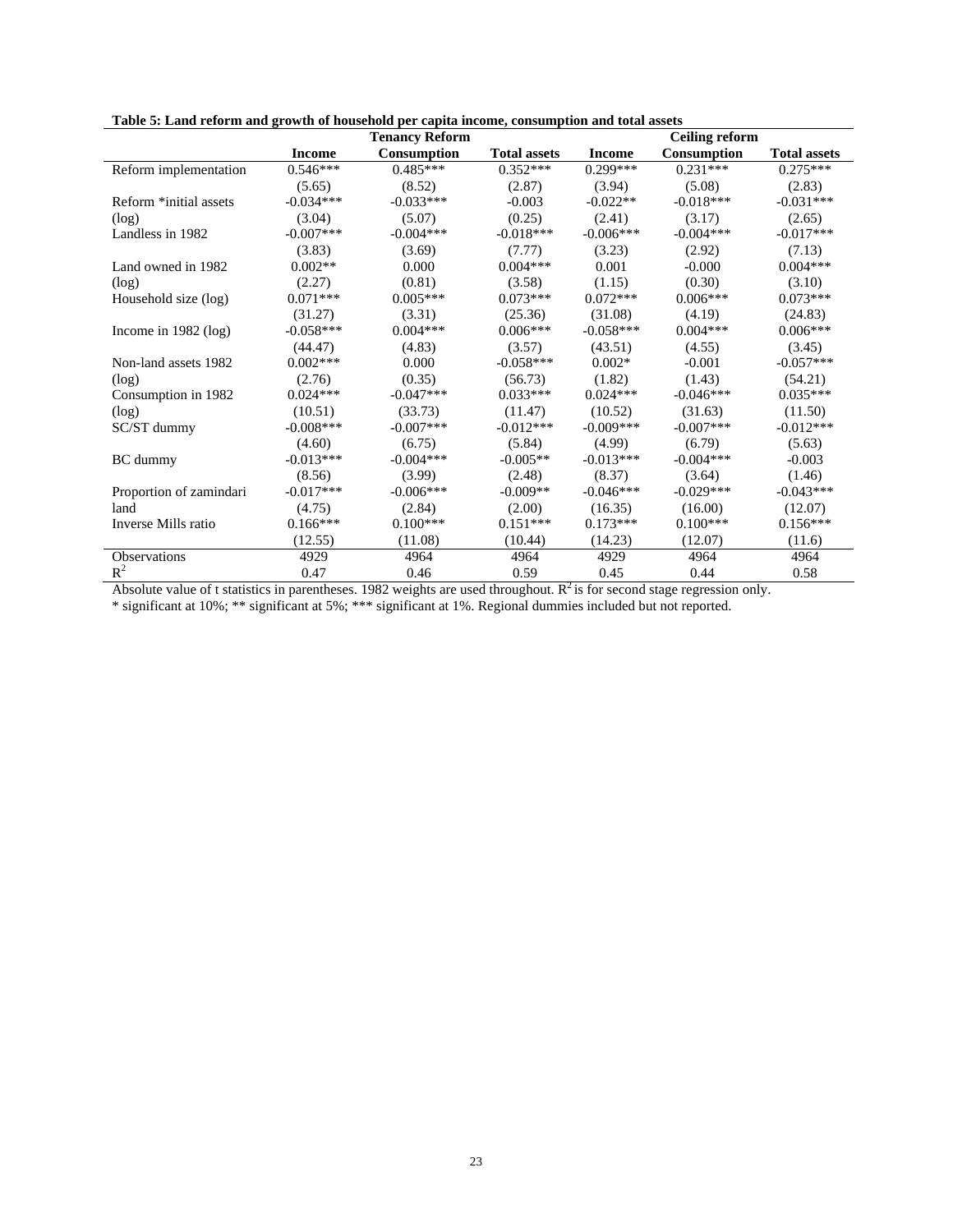**Table 6: Change in land reform impacts on growth of household's income, consumption and assets** 

|                               | <b>Tenancy reform</b> |                    |                     | <b>Ceiling reform</b> |             |                     |  |
|-------------------------------|-----------------------|--------------------|---------------------|-----------------------|-------------|---------------------|--|
|                               | <b>Income</b>         | <b>Consumption</b> | <b>Total Assets</b> | <b>Income</b>         | Consumption | <b>Total Assets</b> |  |
| Reform implementation         | $0.221***$            | $0.167***$         | $0.608***$          | $0.654***$            | $0.647***$  | $0.951***$          |  |
|                               | (5.39)                | (6.19)             | (11.83)             | (15.40)               | (24.47)     | (17.85)             |  |
| Reform implementation*Reform  | 0.003                 | $0.003*$           | $-0.026***$         | $-0.073***$           | $-0.075***$ | $-0.125***$         |  |
| age                           | (1.08)                | (1.67)             | (6.55)              | (13.86)               | (23.32)     | (19.41)             |  |
| Landless in 1982              | $-0.007***$           | 0.000              | $-0.019***$         | $-0.007***$           | $-0.000$    | $-0.017***$         |  |
|                               | (3.49)                | (0.08)             | (7.94)              | (3.56)                | (0.11)      | (7.54)              |  |
| Land owned in $1982$ (log)    | $0.002**$             | 0.001              | $0.004***$          | $0.003***$            | 0.001       | $0.005***$          |  |
|                               | (2.54)                | (1.00)             | (3.76)              | (2.92)                | (1.47)      | (4.82)              |  |
| Household size (log)          | $0.072***$            | $0.004**$          | $0.069***$          | $0.068***$            | $-0.000$    | $0.067***$          |  |
|                               | (30.82)               | (2.42)             | (23.50)             | (29.89)               | (0.23)      | (23.50)             |  |
| Income in $1982$ (log)        | $-0.058***$           | $0.003***$         | $0.008***$          | $-0.058***$           | $0.004***$  | $0.007***$          |  |
|                               | (43.68)               | (4.07)             | (4.69)              | (44.26)               | (5.44)      | (4.10)              |  |
| Non-land assets in 1982 (log) | 0.001                 | $-0.001**$         | $-0.058***$         | 0.001                 | $-0.000$    | $-0.057***$         |  |
|                               | (1.08)                | (2.00)             | (69.38)             | (1.64)                | (1.10)      | (69.58)             |  |
| Consumption in 1982 (log)     | $0.024***$            | $-0.043***$        | $0.029***$          | $0.020***$            | $-0.047***$ | $0.029***$          |  |
|                               | (10.28)               | (29.44)            | (9.59)              | (8.97)                | (34.05)     | (9.99)              |  |
| SC/ST dummy                   | $-0.008***$           | $-0.008***$        | $-0.013***$         | $-0.007***$           | $-0.006***$ | $-0.010***$         |  |
|                               | (4.58)                | (6.94)             | (6.12)              | (3.87)                | (5.42)      | (4.71)              |  |
| BC dummy                      | $-0.013***$           | $-0.005***$        | $-0.003$            | $-0.010***$           | $-0.001$    | 0.001               |  |
|                               | (8.29)                | (4.79)             | (1.35)              | (6.04)                | (1.07)      | (0.66)              |  |
| Proportion of Zamindari land  | $-0.012***$           | $-0.007**$         | $-0.031***$         | $-0.035***$           | $-0.025***$ | $-0.024***$         |  |
|                               | (2.61)                | (2.53)             | (5.52)              | (12.43)               | (14.32)     | (6.87)              |  |
| Inverse Mills ratio           | $0.167***$            | $-0.011$           | $0.149***$          | $0.166***$            | $-0.015**$  | $0.146***$          |  |
|                               | (12.29)               | (1.51)             | (10.22)             | (12.28)               | (2.25)      | (10.34)             |  |
| Observations                  | 4865                  | 4898               | 4898                | 4865                  | 4898        | 4898                |  |
| $R^2$                         | 0.47                  | 0.46               | 0.60                | 0.48                  | 0.51        | 0.61                |  |

Absolute value of t statistics in parentheses. 1982 weights are used throughout.  $R^2$  is for second stage regression only.

\* significant at 10%; \*\* significant at 5%; \*\*\* significant at 1%. Regional dummies included but not reported.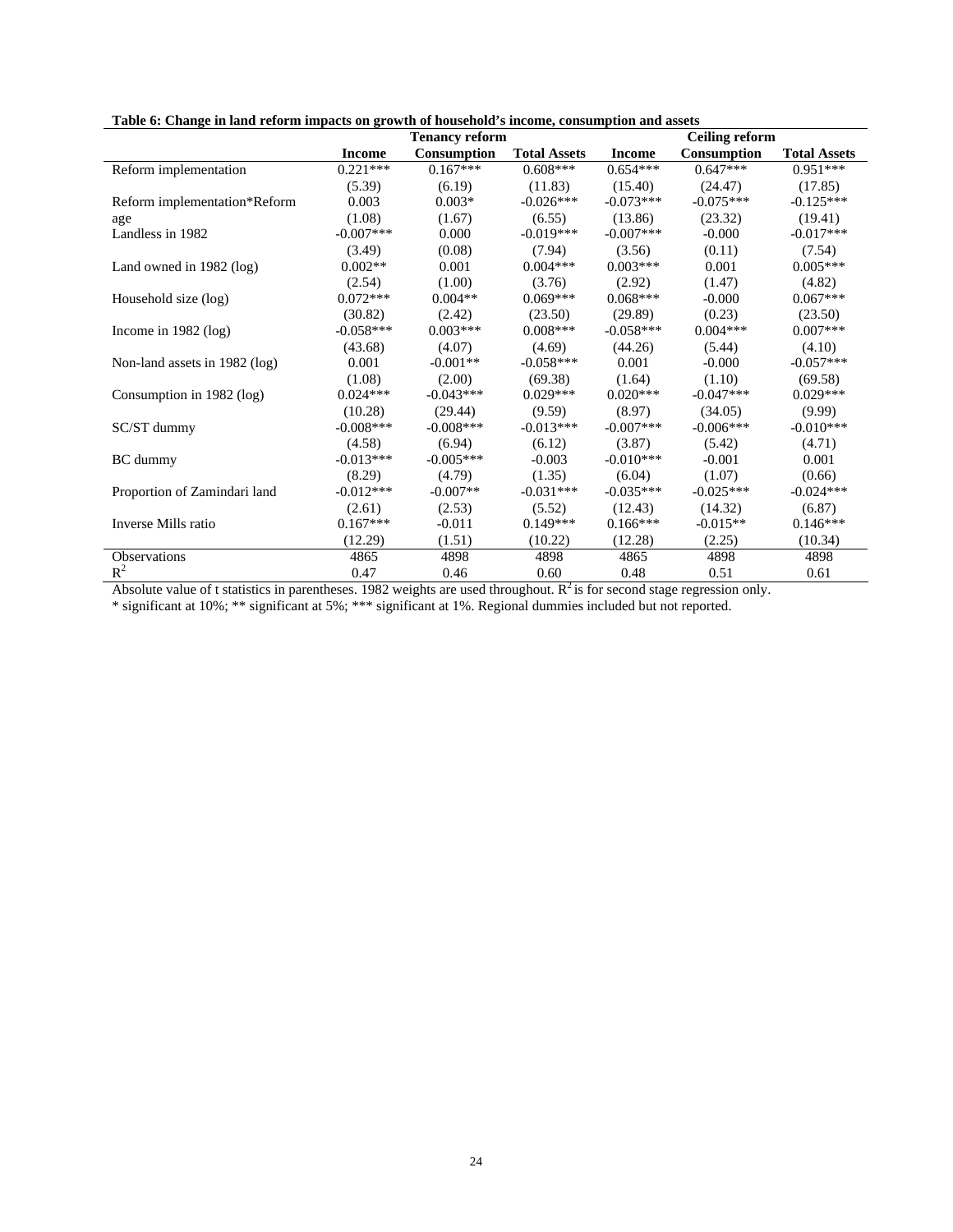Reference List

Acemoglu, D., S. Johnson, and J. Robinson. 2004. "Institutions as the Fundamental Cause of Long-Run Growth." NBER Working Paper 10481. Cambridge, MA: National Bureau of Economic Research.

Aghion, P. and P. Bolton. 1997. "A Theory of Trickle-Down Growth and Development." *Review of Economic Studies 64* (2): 151-72.

Appu, P. S. 1997. *Land Reforms in India: A Survey of Policy, Legislation and Implementation*. New Delhi: Vikas Publishing House.

Balisacan, A. M. and N. Fuwa. 2004. "Going beyond Crosscountry Averages: Growth, Inequality and Poverty Reduction in the Philippines." *World Development 32* (11): 1891-907.

Bandiera, O. 2003. "Land Reform, the Market for Protection, and the Origins of the Sicilian Mafia: Theory and Evidence." *Journal of Law, Economics, and Organization 19* (1): 218-44.

Banerjee, A. and L. Iyer. 2005. "History, Institutions, and Economic Performance: The Legacy of Colonial Land Tenure Systems in India." *American Economic Review 95* (4): 1190-213.

Banerjee, A. V., P. J. Gertler and M. Ghatak. 2002. "Empowerment and Efficiency: Tenancy Reform in West Bengal." *Journal of Political Economy 110* (2): 239-80.

Banerjee, A. V. and M. Ghatak. 2004. "Eviction Threats and Investment Incentives." *Journal of Development Economics 74* (2): 469-88.

Bardhan, P., S. Bowles and H. Gintis. 2000. "Wealth Inequality, Wealth Constraints and Economic Performance." In Atkinson, A. B. and F. Bourguignon, eds., *Handbook of income distribution*. Amsterdam: North-Holland.

Bardhan, P. and M. Ghatak. 1999. "Inequality, Market Imperfections, and Collective Action Problems." *University of California, Berkeley, Center for International and Development Economics Research (CIDER) Working Paper: C99/108*.

Bardhan, P. and D. Mookherjee. 2006. "Land Reform, Decentralized Governance, and Rural Development in West Bengal." . Stanford, CA: Paper prepared for the Stanford Center for International Development Conference on Challenges of Economic Policy Reform in Asia, May 31–June 3 2006.

Barraclough, S. L. 1970. "Agricultural Policy and Land Reform." *Journal of Political Economy 78* (4): 906-47.

Barro, R. J. 2000. "Inequality and Growth in a Panel of Countries." *Journal of Economic Growth 5* (1): 5-32.

Benjamin, D. 1995. "Can Unobserved Land Quality Explain the Inverse Productivity Relationship?" *Journal of Development Economics 46* (1): 51-84.

Berry, R. A. and W. R. Cline. 1979. *Agrarian Structure and Productivity in Developing Countries*. Baltimore: Johns Hopkins University Press.

Besley, T. and R. Burgess. 2000. "Land Reform, Poverty Reduction, and Growth: Evidence from India." *Quarterly Journal of Economics 115* (2): 389-430.

Binswanger, H. P. and K. Deininger. 1997. "Explaining Agricultural and Agrarian Policies in Developing Countries." *Journal of Economic Literature 35* (4): 1958-2005.

Binswanger, H. P., K. Deininger and G. Feder. 1995. "Power, Distortions, Revolt and Reform in Agricultural Land Relations." *Handbook of development economics 3B* 2659-772.

Bobrow-Strain, A. 2004. "(Dis)Accords: The Politics of Market-Assisted Land Reforms in Chiapas, Mexico." *World Development 32* (6): 887-903.

Borras, S. M., Jr. 2005. "Can Redistributive Reform Be Achieved via Market-Based Voluntary Land Transfer Schemes? Evidence and Lessons from the Philippines." *Journal of Development Studies 41* (1): 90-134.

Bourguignon, F. and T. Verdier. 2000. "Oligarchy, Democracy, Inequality and Growth." *Journal of Development Economics 62* (2): 285-313.

Boyce, J. K., P. Rosset, and E. A. Stanton. 1998. "Land reform and sustainable development." Political Economy Research Institute Working Paper Series No 98. Amherst MA: University of Massachusetts, Amherst.

Bradstock, A. 2005. "Changing livelihoods and land reform: Evidence from the Northern Cape province of South Africa." *World Development 33* (11): 1979-92.

Burgess, R. 2001. "Land and Welfare: Theory and Evidence from China." Working Paper. London: London School of Economics.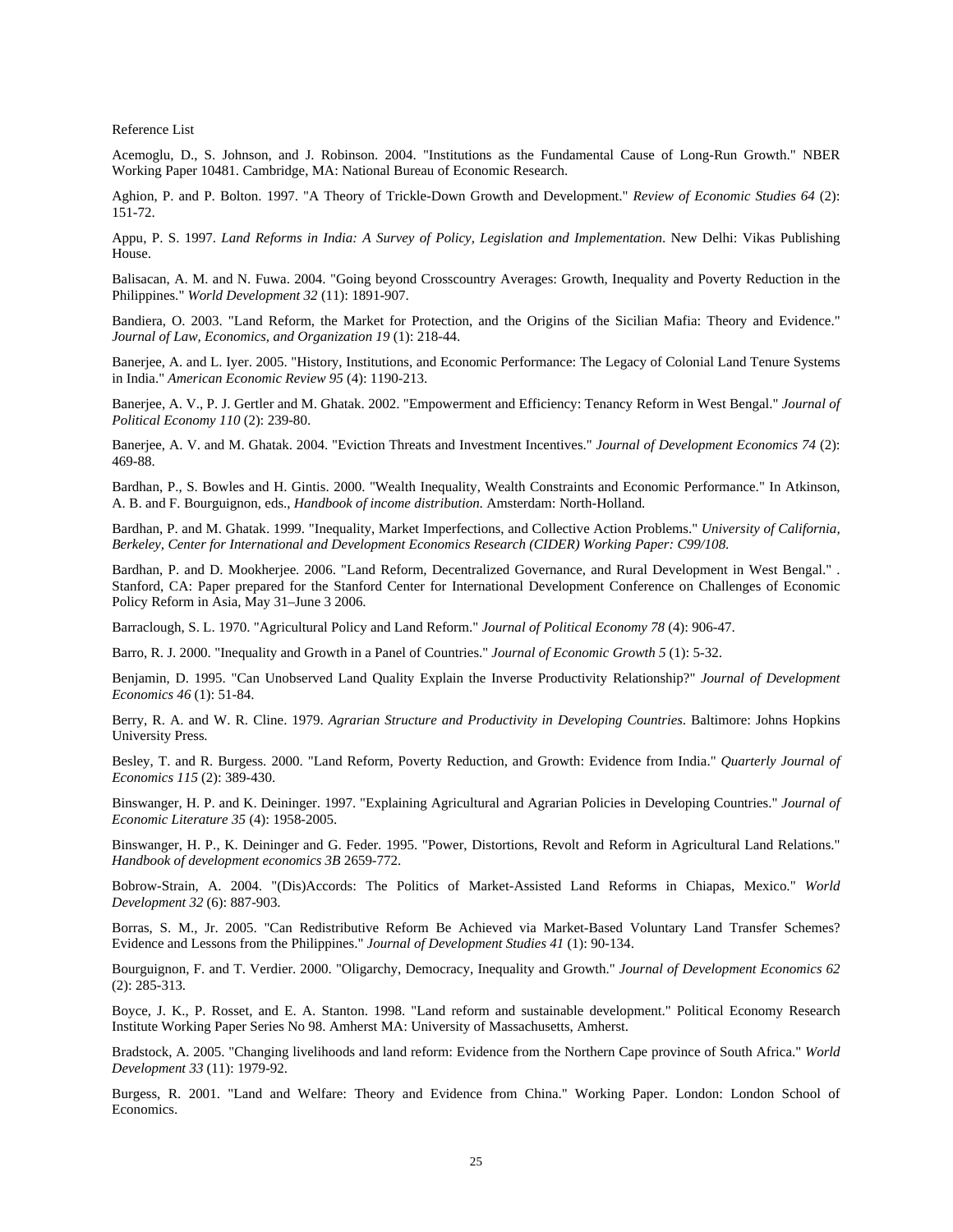Cardenas, J. C. 2003. "Real Wealth and Experimental Cooperation: Experiments in the Field Lab." *Journal of Development Economics 70* (2): 263-89.

Carter, M. R. 1984. "Identification of the inverse relationship between farm size and productivity: an empirical analysis of peasant agricultural production." *Oxford Economic Papers 36* 131-45.

Carter, M. R. and F. J. Zimmerman. 2000. "The Dynamic Cost and Persistence of Asset Inequality in an Agrarian Economy." *Journal of Development Economics 63* (2): 265-302.

Chau, N. H. 1998. "Land Reforms in the Presence of Monitoring Costs and International Trade." *Review of International Economics 6* (4): 564-79.

Conning, J. H. and J. A. Robinson. 2007. "Property rights and the political organization of agriculture." *Journal of Development Economics 82* (2): 416-47.

de Janvry, A. 1981. "The Role of Land Reform in Economic Development: Policies and Politics." *American Journal of Agricultural Economics 63* (2): 384-92.

de Janvry, A. and E. Sadoulet. 1989. "A Study in Resistance to Institutional Change: The Lost Game of Latin American Land Reform." *World Development 17* (9): 1397-407.

Deininger, K. 2003. *Land policies for growth and poverty reduction* World Bank Policy Research Report series. Washington, D.C.: World Bank; Oxford and New York: Oxford University Press.

Deininger, K. and D. A. Ali. 2007. "Do overlapping property rights reduce agricultural investment? Evidence from Uganda." World Band Policy Research Working Paper 4310. Washington DC: World Bank.

Deininger, K., H. Hoogeveen and B. H. Kinsey. 2004. "Economic Benefits and Costs of Land Redistribution in Zimbabwe in the Early 1980s." *World Development 32* (10): 1697-709.

Deininger, K., S. Jin and H. K. Nagarajan. 2007. "Efficiency and equity impacts of rural land market restrictions: Evidence from India." *European Economic Review forthcoming*.

Deininger, K. and P. Olinto. 2001. "Redistribution, investment, and human capital accumulation: The case of the Philippines." . Washington, DC: World Bank.

DeSilva, S. 2000. "Skills, Partnerships and Tenancy in Sri Lankan Rice Farms." *Yale Economic Growth Center Discussion Paper: 819*.

Durlauf, S. N. 1996. "A Theory of Persistent Income Inequality." *Journal of Economic Growth 1* (1): 75-93.

Eastwood, R., J. Kirsten and M. Lipton. 2006. "Premature deagriculturalisation? Land inequality and rural dependency in limpopo province, South Africa." *Journal of Development Studies 42* (8): 1325-49.

Eastwood, R., M. Lipton and A. Newell. 2008. "Farm size." *Handbook of Agricultural Economics 4* 2659-772.

Eckstein, S. D. and G. D. Horton. 1978. "Land Reform in Latin America: Bolivia, Chile, Mexico, Peru and Venezuela." *World Bank Staff Working Paper 275*.

Eswaran, M. and A. Kotwal. 1985. "A Theory of Contractual Structure in Agriculture." *American Economic Review 75* (3): 352- 67.

Fabella, R. V. 2003. "The Comprehensive Agrarian Reform Program and Coase Theorem." *Philippine Review of Economics 40* (1): 109-14.

Feder, G. 1985. "The Relation between Farm Size and Farm Productivity: The Role of Family Labor, Supervision and Credit Constraints." *Journal of Development Economics 18* (2-3): 297-313.

Foster, A. D. and M. R. Rosenzweig. 1996. "Comparative advantage, information and the allocation of workers to tasks: Evidence from an agricultural labor market." University of Pennsylvania .

Foster, A. D. and M. R. Rosenzweig. 2004. "Agricultural Productivity Growth, Rural Economic Diversity, and Economic Reforms: India, 1970-2000." *Economic Development and Cultural Change 52* (3): 509-42.

Galor, O. and J. Zeira. 1993. "Income Distribution and Macroeconomics." *Review of Economic Studies 60* (1): 35-52.

Gersbach, H. and L. Siemers. 2005. "Land reforms and economic development." Discussion Paper 5184. London: Center for Economic Policy Research.

Government of India. 2006a. "Ministry of Rural Development Annual Report 2006/07: Bharat Nirman through Rural Development." . New Delhi: Government Printer.